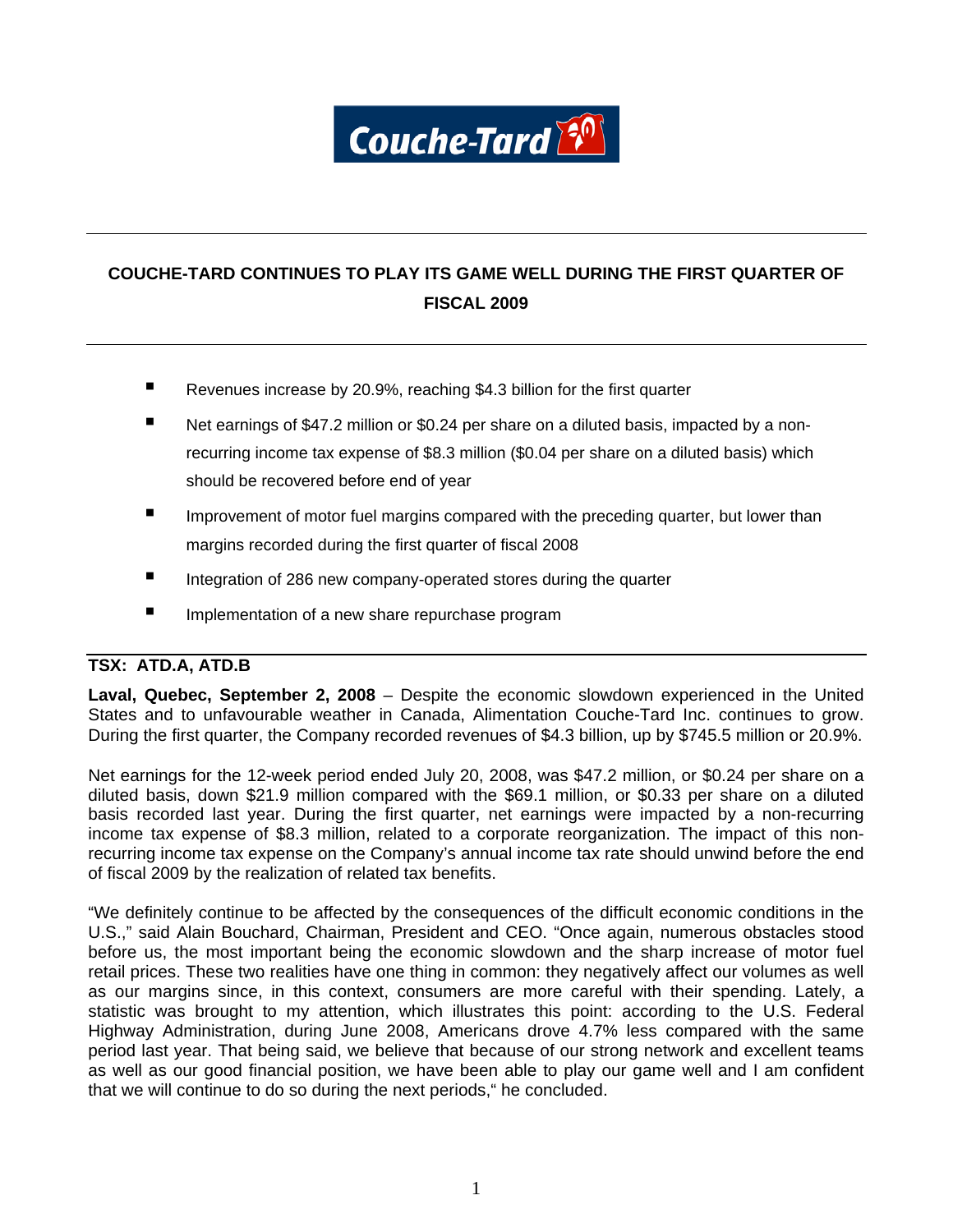## **Highlights of the First Quarter of Fiscal 2009**

## **Growth of the Store Network**

|                                       |                             | 12-week period ended July 20, 2008 |       |  |  |
|---------------------------------------|-----------------------------|------------------------------------|-------|--|--|
|                                       | Company-<br>operated stores | <b>Affiliated stores</b>           | Total |  |  |
| Number of stores, beginning of period | 4,068                       | 1,051                              | 5,119 |  |  |
| Acquisitions                          | 85                          |                                    | 85    |  |  |
| Openings / constructions / additions  | $201^{(1)}$                 | 19                                 | 220   |  |  |
| Closures / withdrawals                | (15)                        | (14)                               | (29)  |  |  |
| Number of stores, end of period       | 4,339                       | 1,056                              | 5,395 |  |  |

(1) Includes stores added to the network through the partnership agreement with Irving Oil.

**IMPACT Program** During the quarter, Couche-tard also implemented its IMPACT program in 44 company-operated stores. As a result, 58.4% of its company-operated stores have now been converted to its IMPACT program, which gives it considerable opportunity for future internal growth.

**Partnership** During fiscal 2008, the Company announced the expansion of its existing partnership with Irving Oil Limited (Irving Oil) related to 252 convenience retail sites across Atlantic Canada and New England.

On July 16, 2008, this agreement took effect through the integration with Couche-Tard's network of 196 new convenience stores, 124 of which operate in the U.S. and 72 in Canada. The Company expects that the remaining stores included in the initial agreement will be integrated with its network before the end of fiscal year 2009. Pursuant to the agreement, Couche-Tard and Irving Oil will share net operating income.

**Business acquisitions** During the first quarter of fiscal 2009, the Company made the following business acquisitions:

- effective July 8, 2008: acquisition of 70 company-operated stores from Spirit Energy LLC. The acquired stores operate under the Convenient Food Mart banner in the St. Louis Missouri area and nearby central Illinois area, United States;
- effective April 29, 2008: acquisition of 15 company-operated stores from Speedway Superamerica LLC. The acquired stores operate under the Speedway banner in central Illinois area, United States.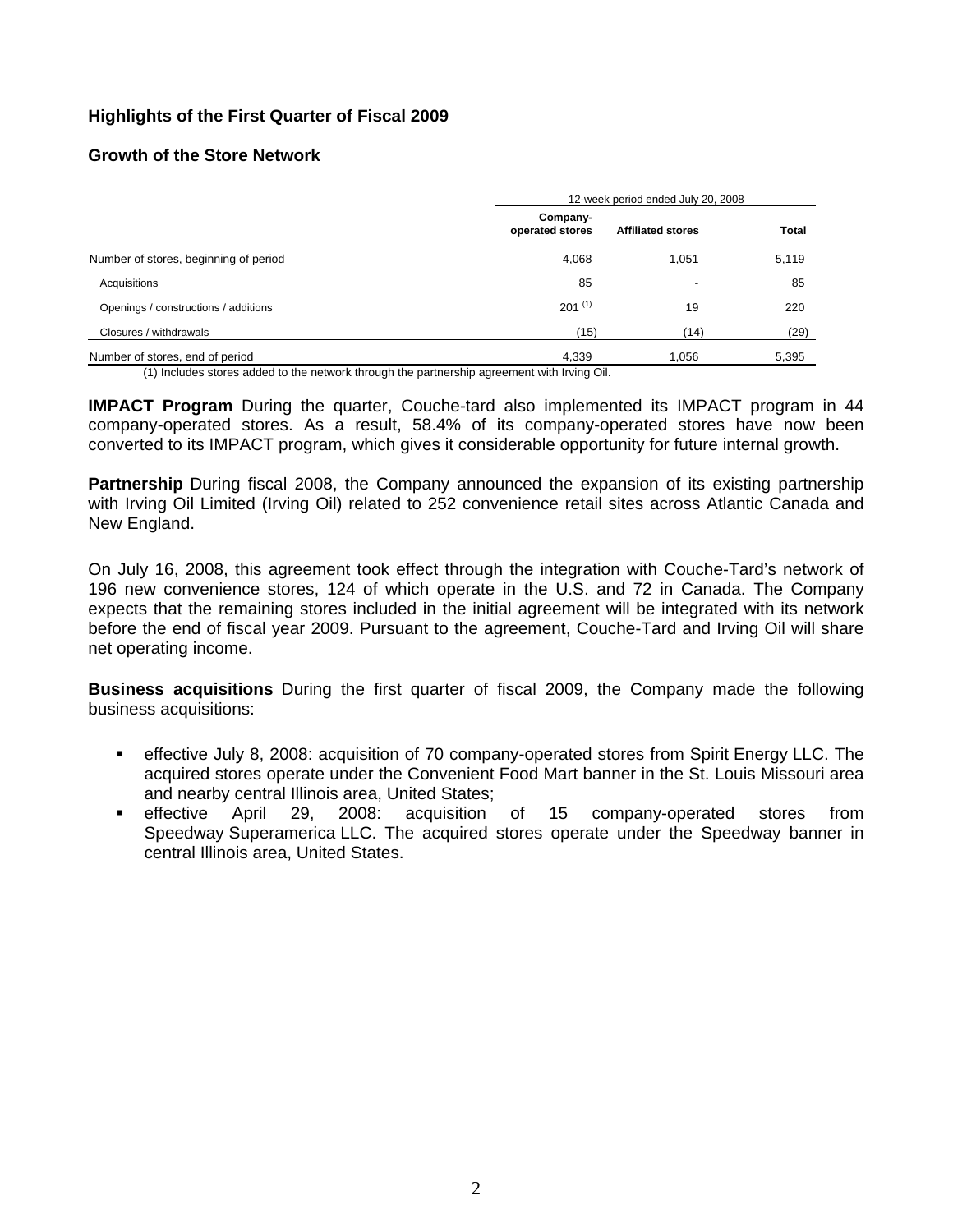**Dividends** On September 2, 2008, the Board of Directors of Couche-Tard declared a quarterly dividend of Cdn\$0.035 per share for the first quarter of fiscal 2009 to shareholders on record as at September 11, 2008, and approved its payment for September 19, 2008. This is an eligible dividend within the meaning of the *Income Tax Act*.

**Share repurchase program** Effective August 8, 2008, Couche-Tard implemented a new share repurchase program which allows to repurchase up to 2,693,860 Class A multiple voting shares (representing 5.0% of the 53,877,212 Class A multiple voting shares issued and outstanding as at July 29, 2008) and 14,031,210 Class B subordinate voting shares (representing 10.0% of the 140,312,108 Class B subordinate voting shares of the public float as at July 29, 2008). By making such repurchases, the number of issued Class A multiple voting shares and of Class B subordinate voting shares will be reduced and the proportionate interest of all remaining shareholders in the share capital of the Company will be increased on a pro rata basis. All shares repurchased under the share repurchase program will be cancelled. Security holders may obtain a copy of the notice filed with the Toronto Stock Exchange,without charge, by contacting the Corporate Secretary of Couche-Tard at 1600, St-Martin Blvd. East, Tower B, 2nd Floor, Laval, Québec, H7G 4S7.

Under its previous share repurchase program which has expired on August 7, 2008, the Company repurchased a total of 2,125,400 Class A multiple voting shares and a total of 5,949,706 Class B subordinate voting shares.

**Subsequent event** On August 22, 2008, the Company and Dunkin Brands have come to an agreement to terminate their relationship as master franchise for the Province of Québec with respect to the Dunkin Donuts brand entered into on August 28, 2003. Pursuant to the agreement between the parties, the termination process will occur during the next 12-18 months and will not result in any material impact on the financial results of the Company. The Company will remain franchisee and will operate its actual Dunkin Donuts corporate network of 22 sites. After evaluating its strategic development, the Company has decided to focus its food service offer through its proprietary brands and its existing QSR network.

## **Exchange Rate Data**

The Company reports in US dollars given the predominance of its operations in the United States and its US dollar denominated debt.

The following table presents relevant exchange rates information based upon the Bank of Canada closing rates expressed as US dollars per Cdn\$1.00:

|                        |               | 12-week periods ended |  |
|------------------------|---------------|-----------------------|--|
|                        | July 20, 2008 | July 22, 2007         |  |
| Average for period (1) | 0.9910        | 0.9313                |  |
| Period end             | 0.9943        | 0.9537                |  |

 $\frac{(1)}{(1)}$  Calculated by taking the average of the closing exchange rates of each day in the applicable period.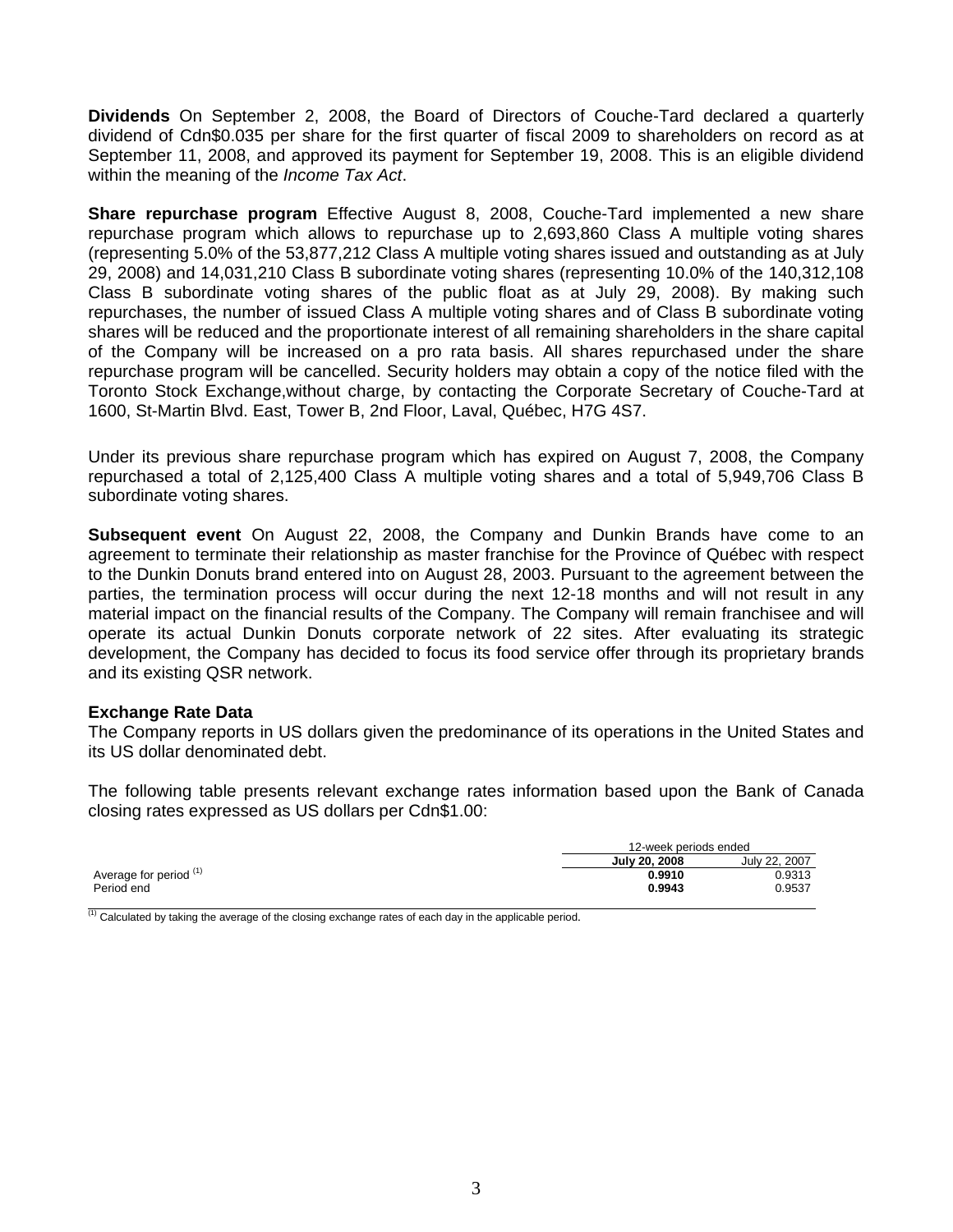## **Selected Consolidated Financial Information**

The following table highlights certain information regarding Couche-Tard's operations for the 12-week periods ended July 20, 2008, and July 22, 2007:

| (In millions of US dollars, unless otherwise stated)                                                                                | 12-week periods ended |                |              |
|-------------------------------------------------------------------------------------------------------------------------------------|-----------------------|----------------|--------------|
|                                                                                                                                     | July 20, 2008         | July 22, 2007  | Variation %  |
| <b>Statement of Operations Data:</b>                                                                                                |                       |                |              |
| Merchandise and service revenues (1):                                                                                               |                       |                |              |
| <b>United States</b>                                                                                                                | 857.8                 | 838.5          | 2.3          |
| Canada                                                                                                                              | 444.2                 | 424.1          | 4.7          |
| Total merchandise and service revenues                                                                                              | 1,302.0               | 1,262.6        | 3.1          |
| Motor fuel revenues:                                                                                                                |                       |                |              |
| <b>United States</b>                                                                                                                | 2,622.5               | 2,022.3        | 29.7         |
| Canada                                                                                                                              | 394.5                 | 288.6          | 36.7         |
| Total motor fuel revenues                                                                                                           | 3,017.0               | 2,310.9        | 30.6         |
| <b>Total revenues</b>                                                                                                               | 4,319.0               | 3,573.5        | 20.9         |
| Merchandise and service gross profit <sup>(1)</sup> :                                                                               |                       |                |              |
| <b>United States</b>                                                                                                                | 277.9                 | 273.8          | 1.5          |
| Canada                                                                                                                              | 157.5                 | 147.5          | 6.8          |
| Total merchandise and service gross profit                                                                                          | 435.4                 | 421.3          | 3.3          |
| Motor fuel gross profit:                                                                                                            |                       |                |              |
| <b>United States</b>                                                                                                                | 101.0                 | 109.5          | (7.8)        |
| Canada                                                                                                                              | 21.7                  | 18.2           | 19.2         |
| Total motor fuel gross profit                                                                                                       | 122.7                 | 127.7          | (3.9)        |
| <b>Total gross profit</b>                                                                                                           | 558.1                 | 549.0          | 1.7          |
|                                                                                                                                     | 423.1                 | 393.9          | 7.4          |
| Operating, selling, administrative and general expenses<br>Depreciation and amortization of property and equipment and other assets | 42.9                  | 37.7           | 13.8         |
|                                                                                                                                     | 92.1                  | 117.4          |              |
| <b>Operating income</b>                                                                                                             |                       |                | (21.6)       |
| Net earnings                                                                                                                        | 47.2                  | 69.1           | (31.7)       |
| <b>Other Operating Data:</b>                                                                                                        |                       |                |              |
| Merchandise and service gross margin (1):                                                                                           |                       |                |              |
| Consolidated                                                                                                                        | 33.4%                 | 33.4%          |              |
| <b>United States</b>                                                                                                                | 32.4%                 | 32.7%          | (0.3)        |
| Canada                                                                                                                              | 35.5%                 | 34.8%          | 0.7          |
| Growth (decrease) of same-store merchandise revenues (2) (3).                                                                       |                       |                |              |
| <b>United States</b>                                                                                                                | 0.0%                  | 3.5%           |              |
| Canada                                                                                                                              | (0.7%)                | 5.4%           |              |
| Motor fuel gross margin(3):                                                                                                         |                       |                |              |
| United States (cents par gallon):                                                                                                   | 15.55                 | 16.73          | (7.1)        |
| Canada (Cdn cents per litre)                                                                                                        | 5.53                  | 5.00           | 10.6         |
| Volume of motor fuel sold (4):                                                                                                      |                       |                |              |
| United States (millions of gallons)                                                                                                 | 675.6                 | 685.2          | (1.4)        |
| Canada (millions of litres)                                                                                                         | 395.9                 | 390.6          | 1.4          |
| Growth (decrease) of same-store motor fuel volume (3):                                                                              |                       |                |              |
| <b>United States</b>                                                                                                                | (4.5%)                | $(1.8\%)$      |              |
| Canada                                                                                                                              | 2.8%                  | 7.6%           |              |
| Per Share Data:                                                                                                                     |                       |                |              |
| Basic net earnings per share (dollars per action)                                                                                   | 0.24                  | 0.34           | (29.4)       |
| Diluted net earnings per share (dollars per action)                                                                                 | 0.24                  | 0.33           | (27.3)       |
|                                                                                                                                     |                       |                |              |
|                                                                                                                                     | July 20, 2008         | April 27, 2008 | Variation \$ |
| <b>Balance Sheet Data:</b>                                                                                                          |                       |                |              |
| <b>Total assets</b>                                                                                                                 | 3.493.1               | 3.320.6        | 172.5        |
| Interest-bearing debt                                                                                                               | 871.1                 | 842.2          | 28.9         |
| Shareholders' equity                                                                                                                | 1,297.1               | 1,253.7        | 43.4         |
| Ratios:                                                                                                                             |                       |                |              |
| Net interest-bearing debt/total capitalization (5)                                                                                  | 0.34:1                | 0.33:1         |              |
| Net interest-bearing debt/EBITDA <sup>(6)</sup>                                                                                     | $1.44:1^{(7)}$        | 1.29:1         |              |

1. Includes other revenues derived from franchise fees, royalties and rebates on some purchases by franchisees and licensees.<br>2. Does not include services and other revenues (as described in footnote 1 abov

4. Includes volume of franchisees and dealers.

3. For company-operated stores only.<br>4. Includes volume of franchisees and<br>5. This ratio is presented for informati 5. This ratio is presented for information purposes only and represents a measure of financial condition used especially in financial circles. It represents the following calculation: long-term interest-bearing debt, net of cash and cash equivalents and temporary investments, divided by the addition of shareholders' equity and long-term debt, net of cash<br>and cash equivalents and temporary investments. I measures presented by other public companies.

6. This ratio is presented for information purposes only and represents a measure of financial condition used especially in financial circles. It represents the following calculation:<br>Iong-term interest-bearing debt, net o companies.

7. This ratio was standardized over a period of one year. It includes the results of the first quarter of the year ending April 26, 2009 as well as the second, third and fourth quarters of the year ended April 27, 2008.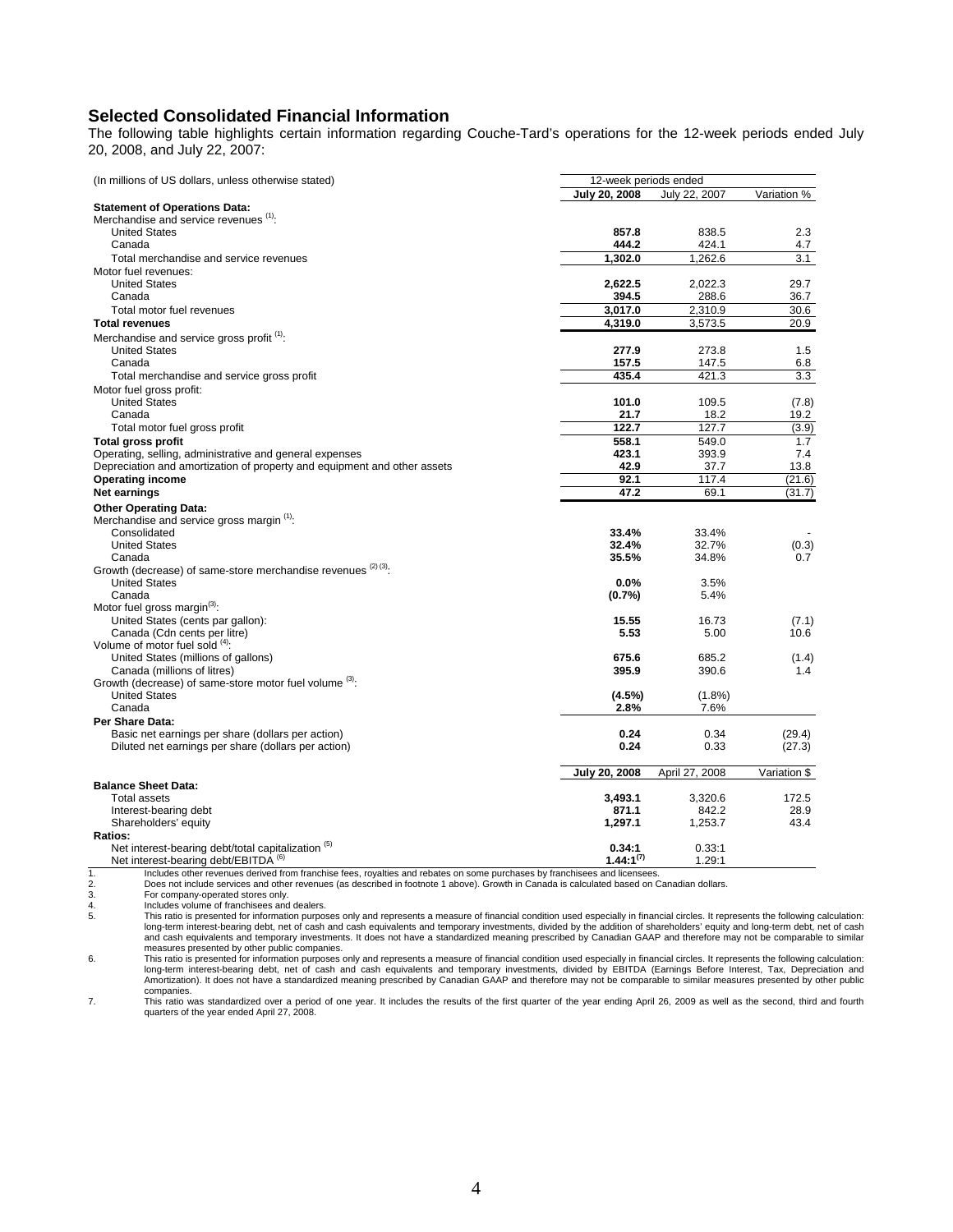## **Operating Results**

**Revenues** amounted to \$4.3 billion in the first quarter of 2009, up \$745.5 million, for an increase of 20.9%, of which \$674.9 million is related to the increase in motor fuel retail prices, \$86.8 million is attributable to the major acquisitions and \$49.5 million was generated by the 6.4% appreciation of the Canadian dollar against its U.S. counterpart. These positive factors were partially offset by the decrease in volume of motor fuel sold. The proportion of Couche-Tard's business in the United States was 80.6% compared with 80.1% last year.

More specifically, the growth of **merchandise and service revenues** for the first quarter was \$39.4 million or 3.1%, of which \$16.5 million was generated by the major acquisitions and \$26.2 million was generated by the appreciation of the Canadian dollar against its U.S. counterpart. Regarding internal growth, as measured by the growth in same-store merchandise revenues, it remained stable in the United States and decreased by 0.7% in Canada. The absence of internal growth in the U.S. illustrates the economic slowdown in some regions, especially in the southern part of the country. The situation was magnified by a significant rise of 31.2% in the average retail price at the pump, leaving that much less margin on consumers' personal disposable income for in-store purchases. In the same manner, a tightened application of immigration laws in Arizona noticeably affected sales within the business unit whose stores had a strong concentration of Hispanic consumers. Lastly, in an effort to maintain and even improve its position, despite the negative effect of the unfavourable economic conditions, Couche-Tard continued to implement one of its key success factors: its IMPACT program. As for the Canadian market, its Western Canada business unit contributed positively to the growth by applying a strategy with regards to tobacco products, which differentiates it from competitors and allows it to be identified as the place to go to purchase tobacco products. In its Eastern and Central Canada business units, the decrease in internal growth was due to unfavourable weather conditions and the negative effect of smuggling on tobacco products.

**Motor fuel revenues** increased \$706.1 million or 30.6% in the first quarter, of which 95.6% stems from a higher average retail price at the pump in its U.S. and Canadian company-operated stores, as shown in the following table, beginning with the second quarter of the year ended April 27, 2008:

| Quarter                               | n <sup>nd</sup> | rdي   |        | 4 <sup>st</sup> | Weighted<br>average |
|---------------------------------------|-----------------|-------|--------|-----------------|---------------------|
| 52-week period ended July 20, 2008    |                 |       |        |                 |                     |
| United States (US dollars per gallon) | 2.73            | 2.96  | 3.22   | 3.91            | 3.18                |
| Canada (Cdn cents per litre)          | 92.35           | 95.92 | 103.69 | 122.66          | 103.25              |
| 52-week period ended July 22, 2007    |                 |       |        |                 |                     |
| United States (US dollars per gallon) | 2.61            | 2.26  | 2.52   | 2.98            | 2.60                |
| Canada (Cdn cents per litre)          | 89.87           | 80.27 | 90.11  | 98.49           | 89.22               |

The major acquisitions contributed 17.9 million additional gallons in the first quarter, or \$70.3 million in revenues. The appreciation of the Canadian dollar against its U.S. counterpart was also responsible for \$23.3 million of the increase. Same-store motor fuel volume fell 4.5% in the United States and rose 2.8% in Canada. In the United States, the negative performance is mainly due to poor economic conditions in the southern part of the country and to the overall decline in consumer demand resulting from the sharp increase in retail prices at the pump. Lately, a press release published by the U.S. Federal Highway Administration (FHA) reported that Americans drove 4.7% less in June 2008 compared with the same period last year. This represents the most important decline ever recorded. During this month, crude oil prices increased from approximately \$126 to \$143 per barrel. In Canada, the growth is considered to be excellent taking into account the 24.5% increase in motor fuel retail prices and the unfavourable weather conditions experienced during the quarter. The growth is therefore mainly due to a more focused pricing strategy in Ontario, combined with the popularity of the CAA program in Quebec. In addition, in Canada, these positive factors were partially offset by the slowdown in Alberta's economic growth.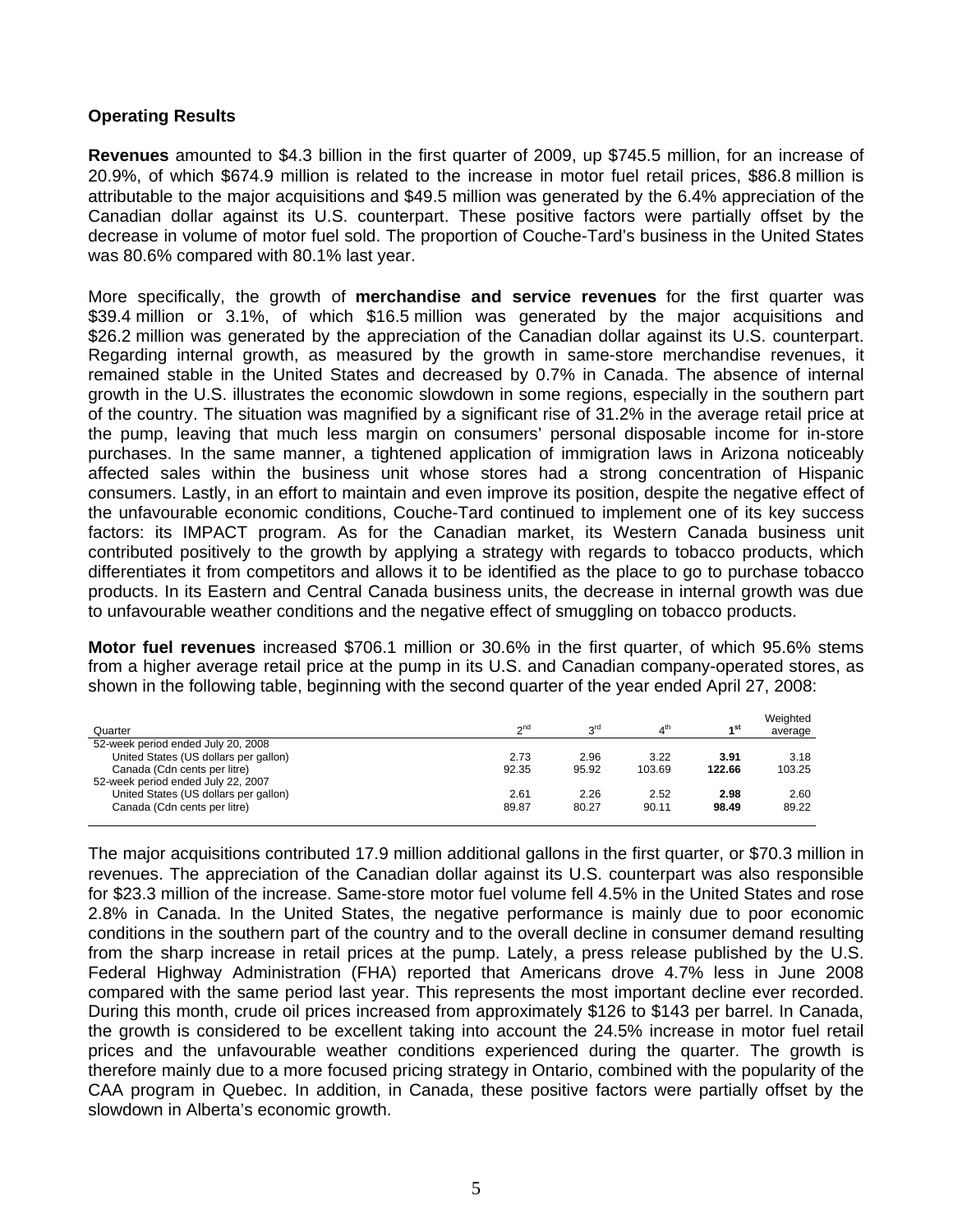**Merchandise and service gross margin** was 33.4% in the first quarter of 2009, identical to the corresponding period of 2008. In the United States, the gross margin was 32.4%, a slight decrease from 32.7% the previous year. Recently, the cost of certain products increased following the overall increase in the cost of certain commodities on the worldwide market. However, considering certain competitive aspects and the diminished buying power of its clients, Couche-Tard has not always been able to instantaneously and completely transfer the full price increase to the consumer. As a result, the gross margin of certain products was impacted. Major acquisitions that have a lower gross margin than the existing network also had a negative impact on the overall gross margin in the U.S., but it should improve following the implementation of its integration strategies. Finally, certain of its U.S. markets experienced cigarettes cost increases which were not transferred instantaneously and completely, given the factors stated previously. In Canada, the margin increased by 0.7% to 35.5%, resulting mainly from amounts pursuant to adjustments to obligations towards its dealers in the Western Canada division. Excluding this non-recurring benefit, the gross margin was 35.0%, an increase of 0.2% compared with the corresponding period of fiscal 2008.

The **motor fuel gross margin** for the company-operated stores in the United States decreased 1.18¢ per gallon, from 16.73¢ per gallon last year to 15.55¢ per gallon this year. In Canada, the margin rose, reaching Cdn5.53¢ per litre compared with Cdn5.00¢ per litre in fiscal 2008.

The motor fuel gross margin of its company-operated stores in the United States as well as the impact of expenses related to electronic payment modes for the last eight quarters, beginning with the second quarter of the year ended April 27, 2008 were as follows:

| (US cents per gallon)<br>Quarter                                 | 2 <sub>nd</sub> | 3 <sup>rd</sup> | 4 <sup>th</sup> | 4 <sup>st</sup> | Weighted<br>average |
|------------------------------------------------------------------|-----------------|-----------------|-----------------|-----------------|---------------------|
| 52-week period ended July 20, 2008                               |                 |                 |                 |                 |                     |
| Before deduction of expenses related to electronic payment modes | 13.04           | 14.38           | 10.02           | 15.55           | 13.31               |
| Expenses related to electronic payment modes                     | 3.82            | 3.98            | 4.02            | 5.07            | 4.20                |
| After deduction of expenses related to electronic payment modes  | 9.22            | 10.40           | 6.00            | 10.48           | 9.11                |
| 52-week period ended July 22, 2007                               |                 |                 |                 |                 |                     |
| Before deduction of expenses related to electronic payment modes | 20.73           | 13.19           | 13.12           | 16.73           | 15.61               |
| Expenses related to electronic payment modes                     | 3.77            | 3.12            | 3.59            | 4.15            | 3.62                |
| After deduction of expenses related to electronic payment modes  | 16.96           | 10.07           | 9.53            | 12.58           | 11.99               |

As we can observe in the table above, for the first quarter of fiscal 2009, motor fuel gross margin, net of expenses related to electronic payment modes is down by 2.10¢ per gallon compared with the same period last year, which represents a negative impact of approximately \$14.2 million before income taxes.

**Operating, selling, administrative and general expenses** rose 7.4% compared with last year. The increase in expenses related to electronic payment modes accounts for 1.8% and the increase in the average store count (excluding Irving Oil sites) accounts for 1.3%. The remaining difference, which is 4.3%, is attributable, in great part, to the normal increase of the Company's operating expenses mainly caused by inflation.

**Earnings before interests, taxes, depreciation and amortization** [EBITDA]<sup>1</sup> was \$135.0 million, down 13.0% compared with last year. Major acquisitions contributed to EBITDA for an amount of \$2.5 million.

 $\overline{a}$ 

<sup>&</sup>lt;sup>1</sup> Earnings before interests, taxes, depreciation and amortization is not a performance measure defined by Canadian GAAP, but management, investors and analysts use this measure to evaluate the Company's operating and financial performance. Note that the Company's definition of this measure may differ from the ones used by other companies.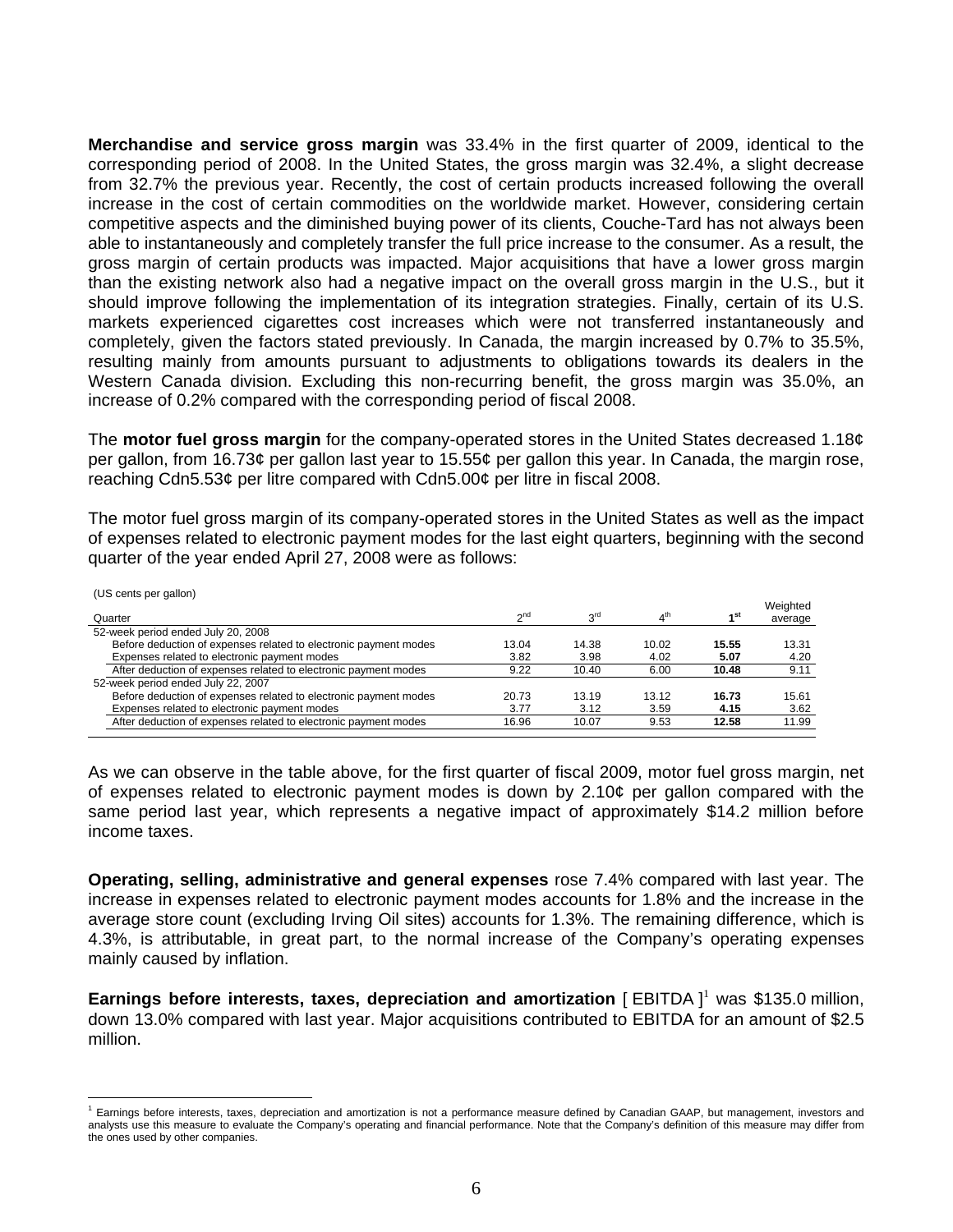The increase in **depreciation and amortization of property and equipment and other assets** stems primarily from investments made in 2008 and in the first quarter of 2009 through acquisitions and the ongoing implementation of the IMPACT program in its network, partially offset by sale and leaseback transactions completed during fiscal 2008.

**Financial expenses** decreased by \$5.2 million compared with last year. The decrease is primarily due to the combined decrease in its average borrowings and interest rates.

**Income tax rate** for the first quarter of 2009 is 42.6%, up from the 32.5% posted last year. In the first quarter of fiscal 2009, Couche-Tard elaborated a corporate reorganization which took effect on July 31, 2008. Accordingly, a \$8.3 million income tax expense has been recognized during the first quarter while the tax benefits should be recorded during the subsequent periods of the current fiscal year and unwind the effect of the first quarter. The reorganization should also have a positive effect on the upcoming fiscal years income tax rate. Excluding this non-recurring item, the income tax rate of the first quarter of fiscal 2009 is 32.6%.

**Net earnings** was \$47.2 million, which equals \$0.24 per share (same on a diluted basis), compared with \$69.1 million last year, a decrease of \$21.9 million or 31.7%.

## **Liquidity and Capital resources**

The sources of liquidity remain unchanged compared with the fiscal year ended April 27, 2008, with the exception of its new term revolving unsecured operating credit of a maximum amount of \$310.0 million described above.

With respect to its capital expenditures and the acquisitions carried out in the first quarter, they were financed using available cash flow. The Company expects that its cash available from operations together with borrowings available under its revolving unsecured credit facilities, as well as potential sale and leaseback transactions, will meet its liquidity needs in the foreseeable future.

Its credit facilities have not changed with respect to their terms of use since April 27, 2008. As at July 20, 2008, \$529.9 million of the Company's term revolving unsecured operating credits had been used (\$515.0 million for the US dollars portion and \$14.9 million for the Canadian dollars portion) and the weighted average effective interest rate was 3.10% for the US dollar portion and 3.75% for the Canadian dollars portion. The Company also has a \$330.7 million subordinated unsecured debt (nominal value amounting to \$350.0 million, net of attributable financing costs of \$11.1 million, adjusted for the fair value of the interest rate swaps designated as a fair value hedge of the debt) bearing interest at an effective rate of 8.23% (6.98% taking into account the effect of the interest rate swaps described above) and maturing in 2013. In addition, standby letters of credit in the amount of Cdn\$0.8 million and \$17.9 million were outstanding as at July 20, 2008.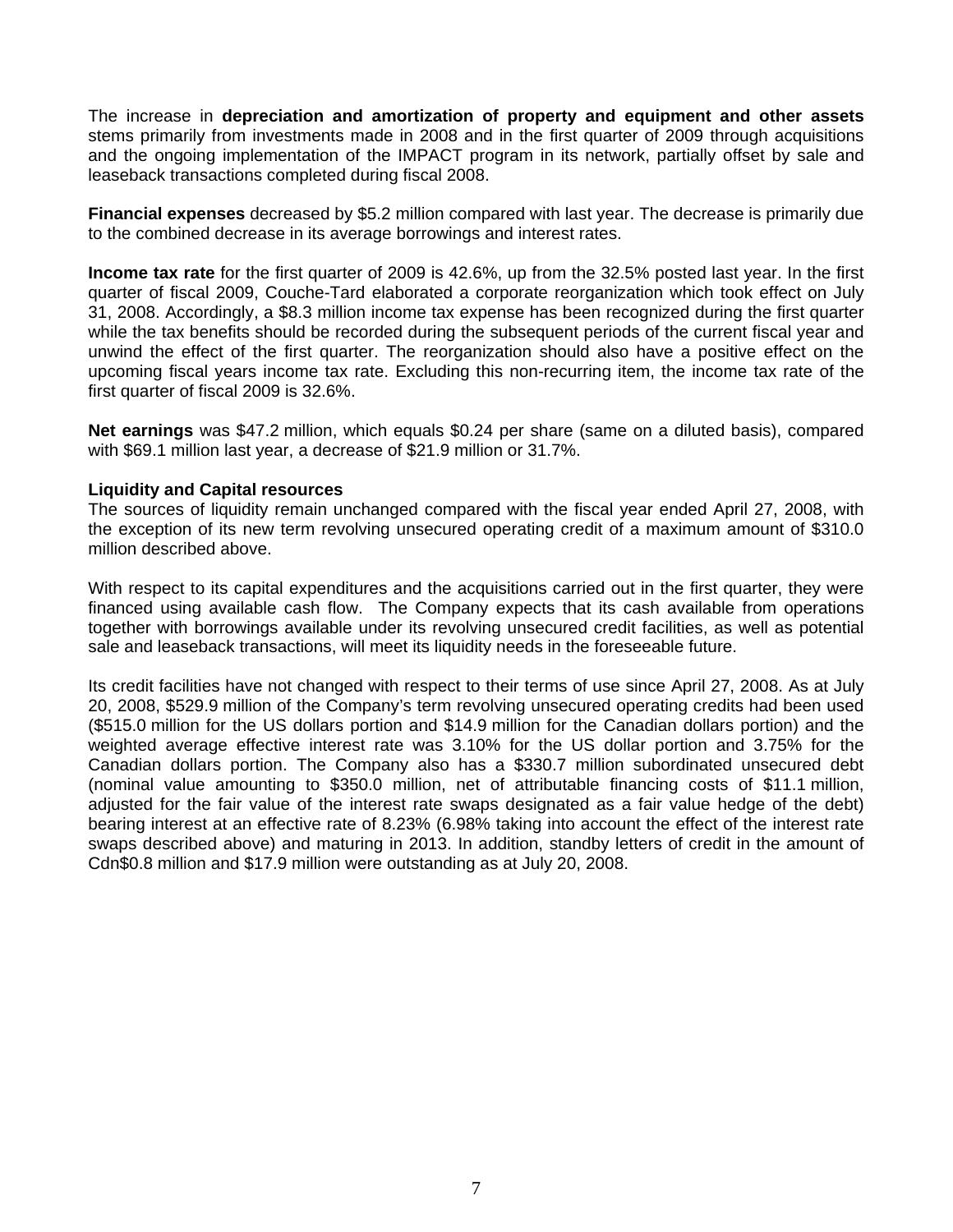## **Selected Consolidated Cash Flow Information**

| (In millions of US dollars)                                  | 12-week periods ended |               |              |
|--------------------------------------------------------------|-----------------------|---------------|--------------|
|                                                              | July 20, 2008         | July 22, 2007 | Variation \$ |
| <b>Operating activities</b>                                  |                       |               |              |
| Cash flows $(1)$                                             | 95.8                  | 106.3         | (10.5)       |
| Other                                                        | (37.6)                | (18.5)        | (19.1)       |
| Net cash provided by operating activities                    | 58.2                  | 87.8          | (29.6)       |
| <b>Investing activities</b>                                  |                       |               |              |
| <b>Business acquisitions</b>                                 | (65.1)                | (53.8)        | (11.3)       |
| Purchase of property and equipment, net of proceeds from the |                       |               |              |
| disposal of property and equipment                           | (32.6)                | (34.7)        | 2.1          |
| Proceeds from sale and leaseback transactions                |                       | 10.7          | (10.7)       |
| Other                                                        | (2.9)                 | (1.0)         | (1.9)        |
| Net cash used in investing activities                        | (100.6)               | (78.8)        | (21.8)       |
| <b>Financing activities</b>                                  |                       |               |              |
| Net increase in long-term debt                               | 29.1                  | 11.7          | 17.4         |
| Issuance of shares                                           |                       | 4.1           | (4.1)        |
| Net cash provided by financing activities                    | 29.1                  | 15.8          | 13.3         |
| Company credit rating                                        |                       |               |              |
| Standard and Poor's                                          | <b>BB</b>             | BB            |              |
| Moody's                                                      | Ba1                   | Ba1           |              |

(1) These cash flows are presented for information purposes only and represent a performance measure used especially in financial circles. They represent cash flows from net earnings, plus depreciation and amortization, loss on disposal of assets and future income taxes. They do not have a standardized meaning prescribed by Canadian GAAP and therefore may not be comparable to similar measures presented by other public companies.

**Operating activities** During the first quarter of fiscal 2009, net cash from operating activities reached \$58.2 million, down \$29.6 million from the first quarter of fiscal 2008. This decrease is mainly due to the increase in motor fuel inventory costs and increased credit and debit cards accounts receivables driven by higher motor fuel cost and retail prices, growing popularity of electronic payment modes and by inventories acquired from Irving Oil. These elements were partially offset by the increase in accounts payable and income taxes payable.

**Investing activities** The major investments during the first quarter were the acquisition of the Convenient Food Mart and Speedway stores. Capital expenditures are primarily related to the ongoing implementation of its IMPACT program throughout its network, as well as the replacement of equipment in some of its stores to enhance its offering of products and services as well as the addition of new stores. Also to mention is the acquisition of Irving Oil's in-store equipment for an amount of approximately \$8.0 million.

**Financing activities** During the first quarter of 2009, its long-term debt increased by \$29.1 million to finance the acquisition of the Speedway and Convenient Food Mart stores.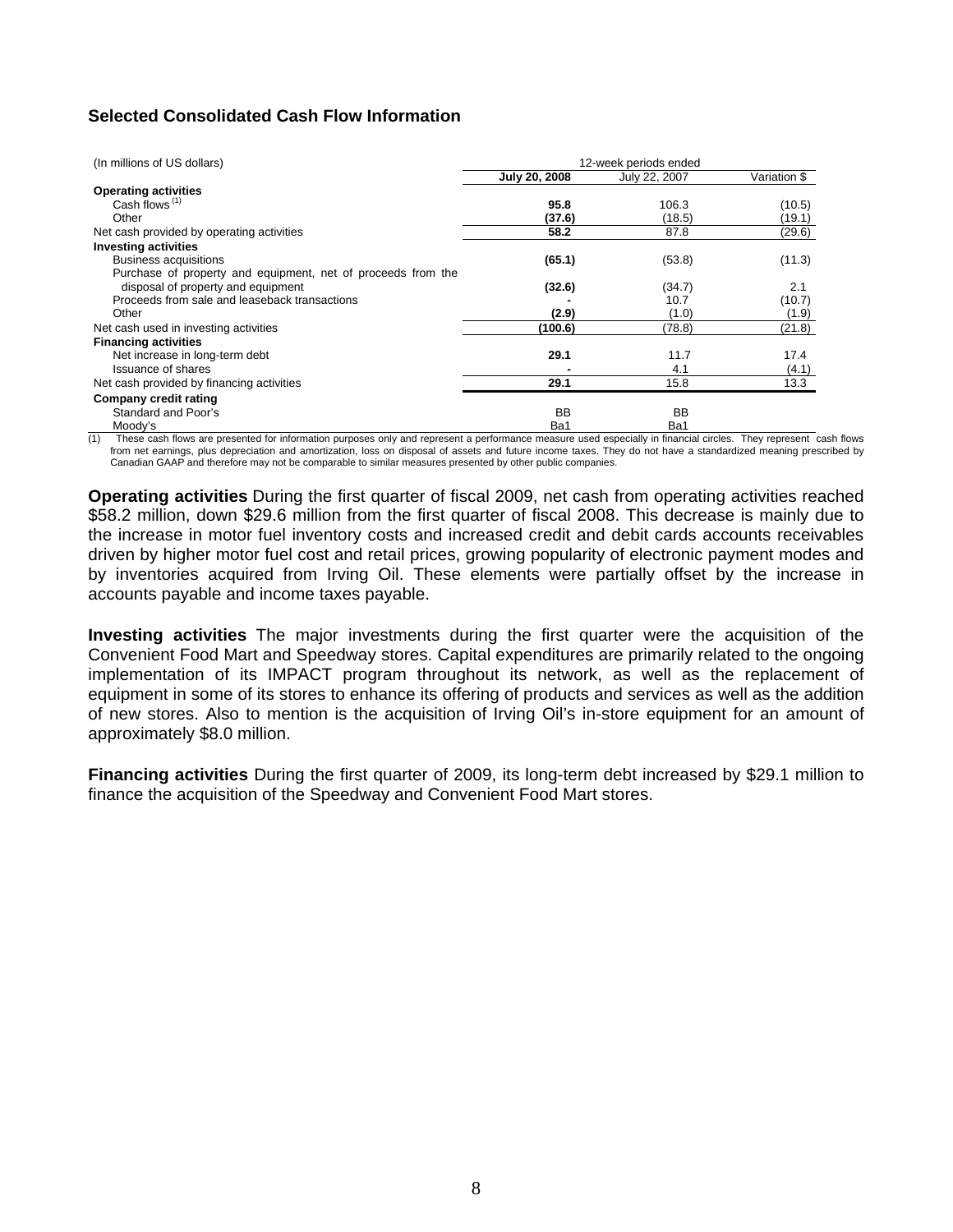## **Financial Position**

As shown by its indebtedness ratios included in the "Selected Consolidated Financial Information" section and its net cash provided by operating activities, its financial position is excellent.

Its total consolidated assets of \$3.5 billion as at July 20, 2008, increased by \$172.5 million compared with April 27, 2008. The growth is primarily a result of the increase of:

- \$56.0 million in accounts receivable chiefly explained by an increase in credit and debit cards receivable as well as stores added to its network during the quarter;
- \$51.8 million in property and equipment, largely due to capital investments and acquisitions of the quarter;
- \$47.6 million in inventory, largely due to a jump in cost price of motor fuel, to acquisitions and to inventories acquired from Irving Oil.

Shareholders' equity amounted to \$1,297.1 million as at July 20, 2008, up \$43.4 million compared to April 27, 2008.

## **Summary of Quarterly Results**

| (In millions of US dollars except for per share data,<br>unaudited)                                                               | 12-week<br>period |          |          |                                     |          |          |                             |                 |
|-----------------------------------------------------------------------------------------------------------------------------------|-------------------|----------|----------|-------------------------------------|----------|----------|-----------------------------|-----------------|
|                                                                                                                                   | ended             |          |          |                                     |          |          |                             |                 |
|                                                                                                                                   | <b>July 20.</b>   |          |          |                                     |          |          | Extract from the 52-week    |                 |
|                                                                                                                                   | 2008              |          |          | 52-week period ended April 27, 2008 |          |          | period ended April 29, 2007 |                 |
| Quarter                                                                                                                           | 1st               | 4th      | 3rd      | 2nd                                 | 1st      | 4th      | 3rd                         | 2 <sub>nd</sub> |
| Weeks                                                                                                                             | 12 weeks          | 12 weeks | 16 weeks | 12 weeks                            | 12 weeks | 13 weeks | 16 weeks                    | 12 weeks        |
| <b>Revenues</b>                                                                                                                   | 4.319.0           | 3,705.8  | 4,590.9  | 3,499.8                             | 3,573.5  | 2.972.6  | 3,498.0                     | 2,759.7         |
| Income before depreciation and amortization of property<br>and equipment and other assets, financial expenses<br>and income taxes | 135.0             | 63.7     | 130.6    | 135.2                               | 155.1    | 99.0     | 125.0                       | 149.2           |
| Depreciation and amortization of property and equipment<br>and other assets                                                       | 42.9              | 39.9     | 53.8     | 41.1                                | 37.7     | 34.4     | 43.3                        | 28.3            |
| Operating income                                                                                                                  | 92.1              | 23.8     | 76.8     | 94.1                                | 117.4    | 64.6     | 81.7                        | 120.9           |
| <b>Financial expenses</b>                                                                                                         | 9.8               | 9.1      | 16.7     | 13.8                                | 15.0     | 14.4     | 16.6                        | 8.5             |
| Net earnings                                                                                                                      | 47.2              | 15.5     | 50.5     | 54.2                                | 69.1     | 33.4     | 43.7                        | 74.7            |
| Net earnings per share                                                                                                            |                   |          |          |                                     |          |          |                             |                 |
| Basic                                                                                                                             | \$0.24            | \$0.08   | \$0.25   | \$0.27                              | \$0.34   | \$0.17   | \$0.22                      | \$0.37          |
| Diluted                                                                                                                           | \$0.24            | \$0.08   | \$0.24   | \$0.26                              | \$0.33   | \$0.16   | \$0.21                      | \$0.36          |

## **Outlook**

In the course of fiscal 2009, Couche-Tard will pursue its investments in order to, amongst other things, deploy its IMPACT program in approximately 350 stores. Excluding major acquisitions, these investments will reach approximately \$275.0 million, which the Company plans to finance with its net cash provided by operating activities. Couche-Tard expects to add 200 to 300 company-operated stores through acquisitions.

While Couche-Tard is aware that its results depend on several external factors, including the exchange rate effect and the motor fuel net margin, it believes that its profitability should increase during the current fiscal year.

Finally, in line with its business model, the Company will continue to focus its resources on the sale of fresh products and on innovation, including the introduction of new products and services, in order to satisfy the needs of its growing clientele.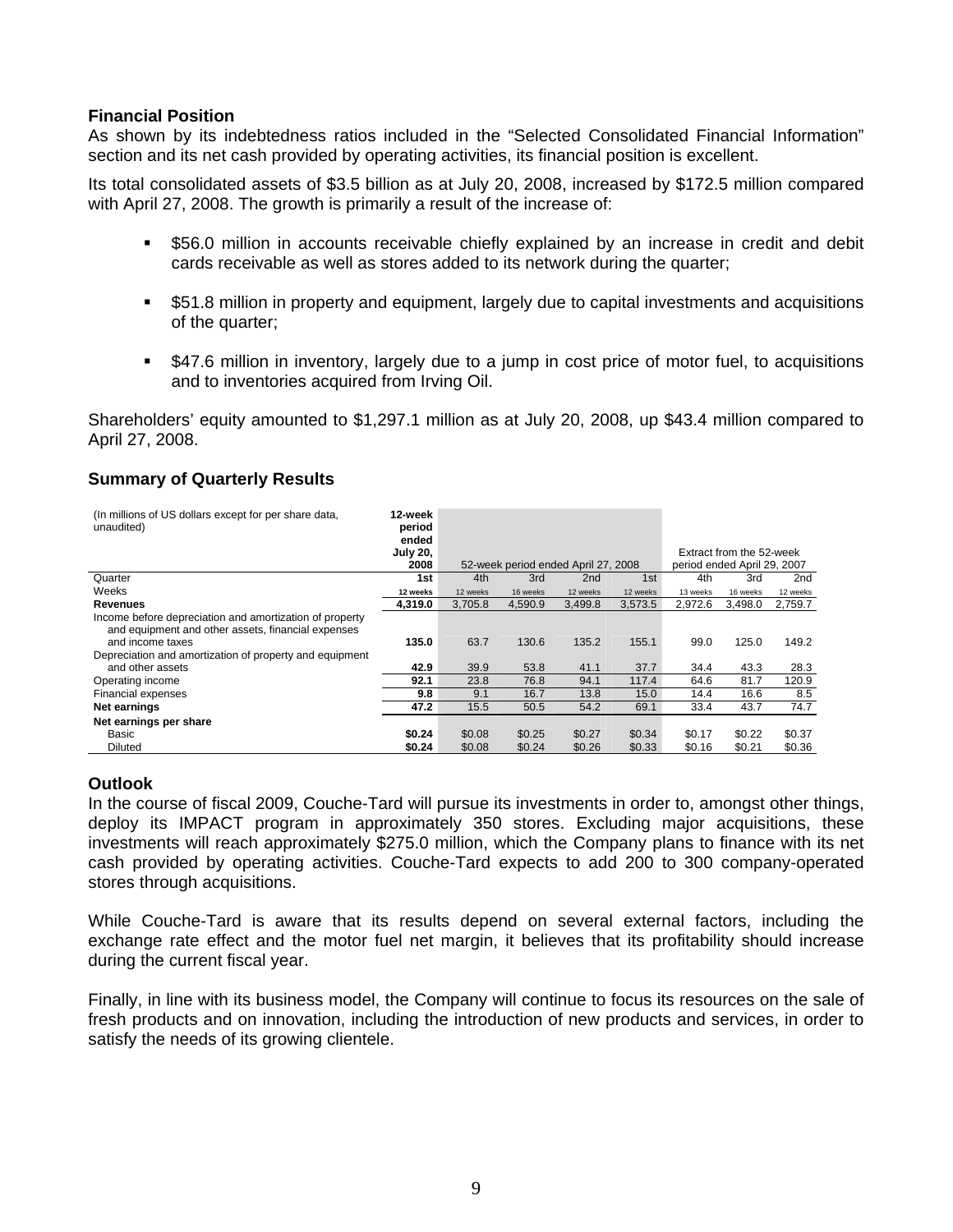## **Profile**

Alimentation Couche-Tard Inc. is the leader in the Canadian convenience store industry. In North America, Couche-Tard is the second largest independent convenience store operator (whether integrated with a petroleum company or not) in terms of number of stores. Couche-Tard currently operates a network of 5,395 convenience stores, 3,556 of which include motor fuel dispensing, located in 11 large geographic markets, including eight in the United States covering 33 states and three in Canada covering ten provinces. More than 46,000 people are employed throughout Couche-Tard's retail convenience network and service centers.

## **Source**

**Alain Bouchard**, Chairman of the Board, President and Chief Executive Officer **Richard Fortin**, Executive Vice-President and Chief Financial Officer Tel: (450) 662-3272 **info@couche-tard.com www.couche-tard.com** 

The statements set forth in this press release, which describes Couche-Tard's objectives, projections, estimates, expectations or forecasts, may constitute forward-looking statements within the meaning of securities legislation. Positive or negative verbs such as "plan", "evaluate", "estimate", "believe" and other related expressions are used to identify such statements. Couche-Tard would like to point out that, by their very nature, forward-looking statements involve risks and uncertainties such that its results, or the measures it adopts, could differ materially from those indicated or underlying these statements, or could have an impact on the degree of realization of a particular projection. Major factors that may lead to a material difference between Couche-Tard's actual results and the projections or expectations set forth in the forward-looking statements include the effects of the integration of acquired businesses and the ability to achieve projected synergies, fluctuations in margins on motor fuel sales, competition in the convenience store and retail motor fuel industries, exchange rate variations, and such other risks as described in detail from time to time in the reports filed by Couche-Tard with securities authorities in Canada and the United States. Unless otherwise required by applicable securities laws, Couche-Tard disclaims any intention or obligation to update or revise any forward-looking statements, whether as a result of new information, future events or otherwise. The forward-looking information in this release is based on information available as of the date of the release.

## **Conference Call on September 2, 2008 at 2:30 P.M. (Montreal Time)**

Financial analysts and investors who wish to participate in the conference call on Couche-Tard's results can dial 1-800-733-7571 a few minutes before the start of the call. For those unable to participate, a taped re-broadcast will be available September 2, 2008 from 4:30 p.m. until September 9, 2008 at 11:59 p.m., by dialing 1-877-289-8525 – **access code 21243691 followed by the # key.** Also, a webcast of the conference call will be available on the website of the Company for a period of 90 days after the conference call. Members of the media and other interested parties are invited to listen in.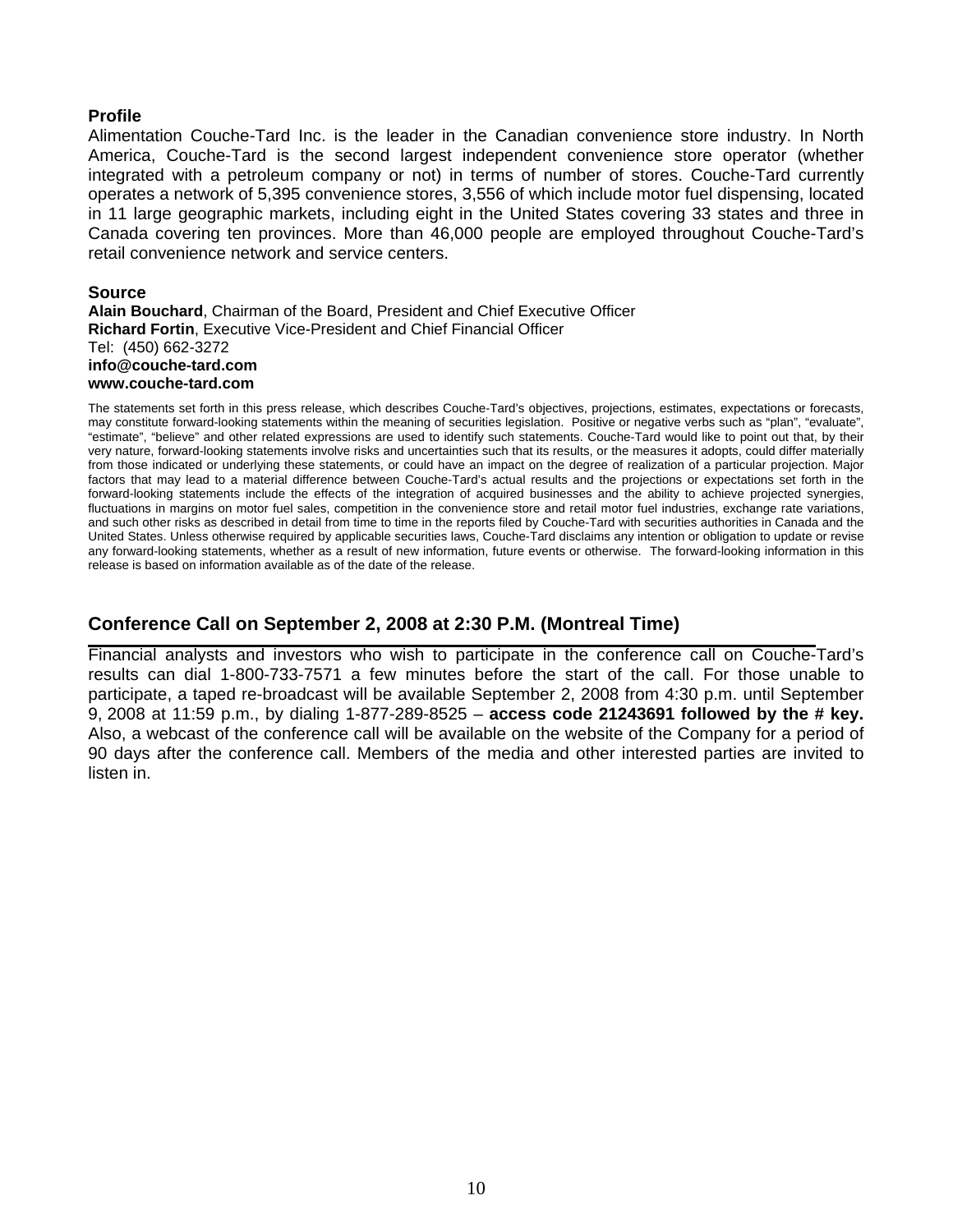### **CONSOLIDATED STATEMENTS OF EARNINGS**

(in millions of US dollars, except per share amounts, unaudited)

| For the 12-week periods ended                                            | <b>July 20,</b> | <b>July 22,</b> |
|--------------------------------------------------------------------------|-----------------|-----------------|
|                                                                          | 2008            | 2007            |
|                                                                          |                 | \$              |
| <b>Revenues</b>                                                          | 4,319.0         | 3,573.5         |
| Cost of sales                                                            | 3,760.9         | 3,024.5         |
| Gross profit                                                             | 558.1           | 549.0           |
| Operating, selling, administrative and general expenses                  | 423.1           | 393.9           |
| Depreciation and amortization of property and equipment and other assets | 42.9            | 37.7            |
|                                                                          | 466.0           | 431.6           |
| Operating income                                                         | 92.1            | 117.4           |
| <b>Financial expenses</b>                                                | 9.8             | 15.0            |
| Earnings before income taxes                                             | 82.3            | 102.4           |
| Income taxes (Note 9)                                                    | 35.1            | 33.3            |
| Net earnings                                                             | 47.2            | 69.1            |
| Net earnings per share (Note 5)                                          |                 |                 |
| Basic                                                                    | 0.24            | 0.34            |
| <b>Diluted</b>                                                           | 0.24            | 0.33            |
| Weighted average number of shares (in thousands)                         | 196,727         | 202,599         |
| Weighted average number of shares – diluted (in thousands)               | 200,684         | 208,169         |
| Number of shares outstanding at end of period (in thousands)             | 196,731         | 202,817         |
|                                                                          |                 |                 |

## **CONSOLIDATED STATEMENTS OF COMPREHENSIVE INCOME**

(in millions of US dollars, unaudited)

| For the 12-week periods ended                                         | <b>July 20,</b> | <b>July 22,</b> |
|-----------------------------------------------------------------------|-----------------|-----------------|
|                                                                       | 2008            | 2007            |
|                                                                       |                 |                 |
| Net earnings                                                          | 47.2            | 69.1            |
| Other comprehensive income                                            |                 |                 |
| Changes in cumulative translation adjustments <sup>(1)</sup>          | 2.2             | 40.3            |
| Net change in unrealized gains on available-for-sale financial assets |                 | 0.1             |
| Other comprehensive income                                            | 2.2             | 40.4            |
| <b>Comprehensive income</b>                                           | 49.4            | 109.5           |

(1) Includes net gain of \$8.7 (\$54.5 in 2008) arising from the translation of US dollar denominated long-term debt designated as a foreign exchange hedge of the Company's net investment in its U.S. self-sustaining operations.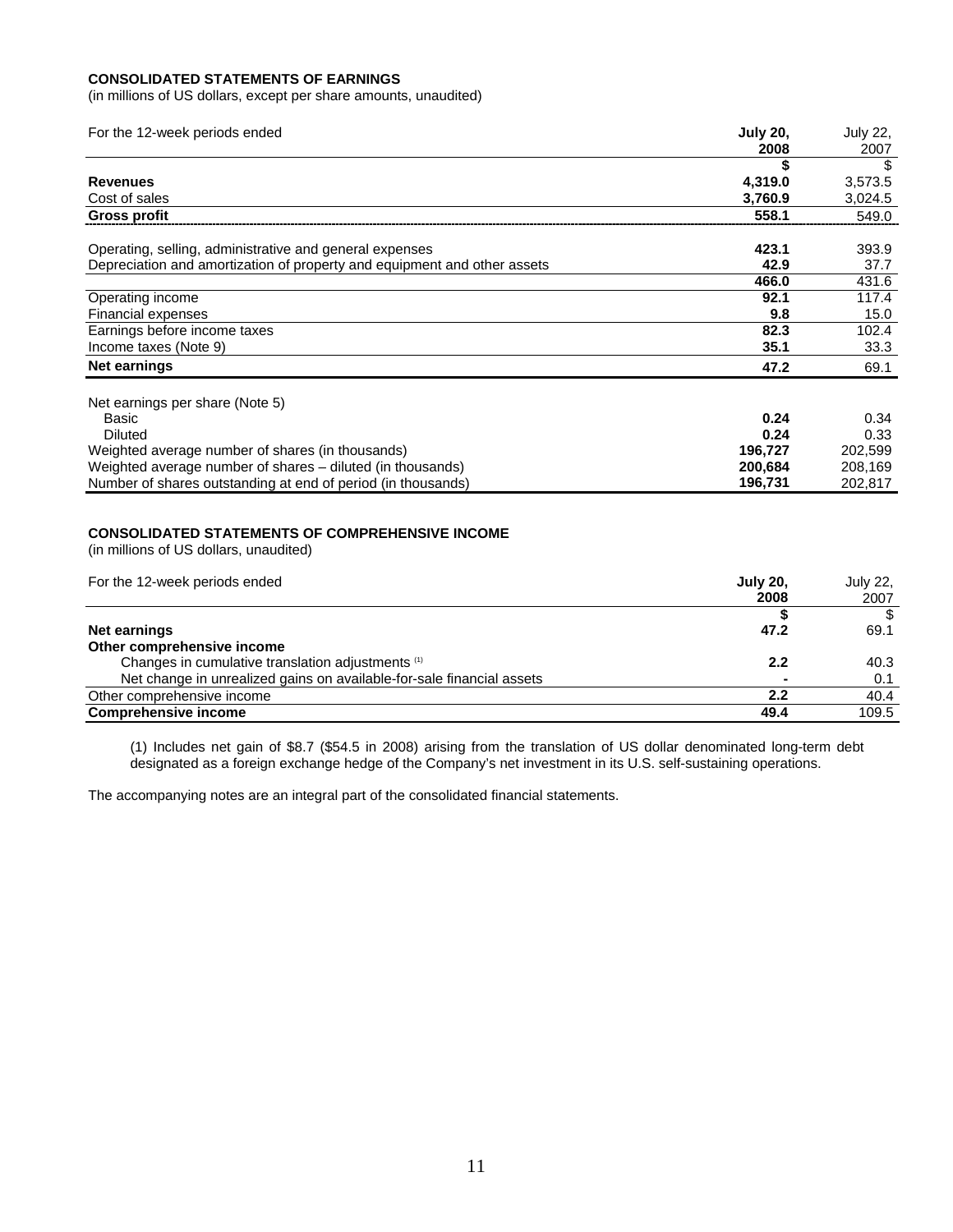### **CONSOLIDATED STATEMENTS OF CAPITAL STOCK**

(in millions of US dollars, unaudited)

| For the 12-week periods ended         | <b>July 20,</b> | July 22, |
|---------------------------------------|-----------------|----------|
|                                       | 2008            | 2007     |
|                                       |                 | \$       |
| Balance, beginning of period          | 348.8           | 352.3    |
| Stock options exercised for cash      |                 | 4.1      |
| Fair value of stock options exercised |                 | 1.5      |
| Balance, end of period                | 348.8           | 357.9    |

## **CONSOLIDATED STATEMENTS OF CONTRIBUTED SURPLUS**

(in millions of US dollars, unaudited)

| For the 12-week periods ended             | <b>July 20,</b> | July 22, |
|-------------------------------------------|-----------------|----------|
|                                           | 2008            | 2007     |
|                                           |                 |          |
| Balance, beginning of period              | 15.6            | 13.4     |
| Stock-based compensation expense (Note 7) | 0.8             | 1.1      |
| Fair value of stock options exercised     | $\blacksquare$  | (1.5)    |
| Balance, end of period                    | 16.4            | 13.0     |

## **CONSOLIDATED STATEMENTS OF RETAINED EARNINGS**

(in millions of US dollars, unaudited)

| <b>July 20,</b><br>For the 12-week periods ended   | <b>July 22.</b> |
|----------------------------------------------------|-----------------|
| 2008                                               | 2007            |
|                                                    | \$.             |
| 775.0<br>Balance, beginning of period              | 681.9           |
| Impact of changes in accounting policies (Note 2)  | 0.9             |
| Balance, beginning of period, as restated<br>775.0 | 682.8           |
| Net earnings<br>47.2                               | 69.1            |
| 822.2                                              | 751.9           |
| <b>Dividends</b><br>(6.8)                          | (5.8)           |
| Balance, end of period<br>815.4                    | 746.1           |

### **CONSOLIDATED STATEMENTS OF ACCUMULATED OTHER COMPREHENSIVE INCOME**

(in millions of US dollars, unaudited)

| For the 12-week periods ended                     | <b>July 20,</b><br>2008 | July 22,<br>2007 |
|---------------------------------------------------|-------------------------|------------------|
|                                                   |                         | \$.              |
| Balance, beginning of period                      | 114.3                   | 97.8             |
| Impact of changes in accounting policies (Note 2) |                         | 0.4              |
| Balance, beginning of period, as restated         | 114.3                   | 98.2             |
| Other comprehensive income                        | 2.2                     | 40.4             |
| Balance, end of period                            | 116.5                   | 138.6            |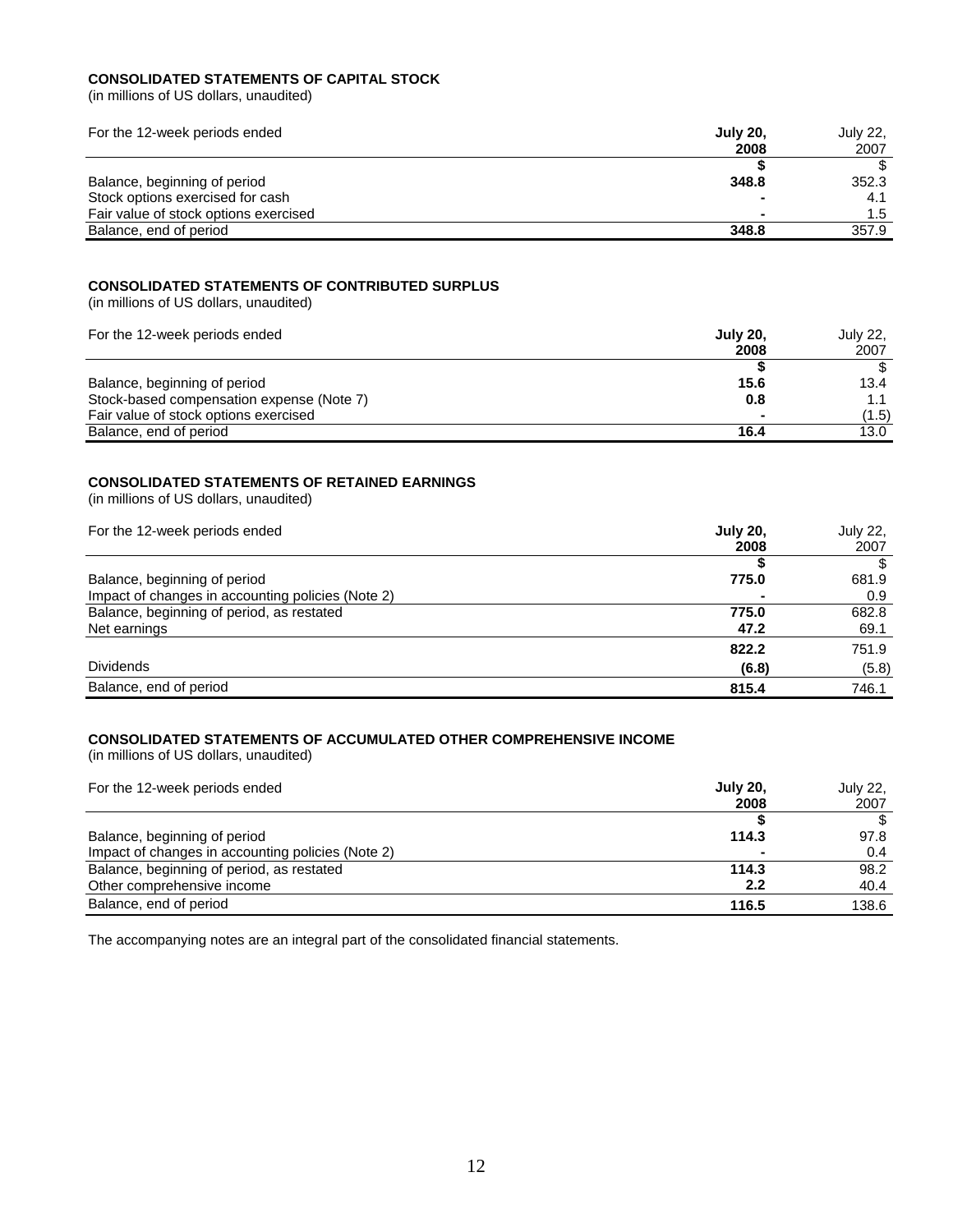## **CONSOLIDATED STATEMENTS OF CASH FLOWS**

(in millions of US dollars, unaudited)

| For the 12-week periods ended                                                      | <b>July 20,</b><br>2008 | <b>July 22,</b><br>2007 |
|------------------------------------------------------------------------------------|-------------------------|-------------------------|
|                                                                                    | \$                      | \$                      |
| <b>Operating activities</b>                                                        |                         |                         |
| Net earnings                                                                       | 47.2                    | 69.1                    |
| Adjustments to reconcile net earnings to net cash provided by operating activities |                         |                         |
| Depreciation and amortization of property and equipment and other assets, net of   |                         |                         |
| amortization of deferred credits                                                   | 38.1                    | 33.0                    |
| Future income taxes                                                                | 9.6                     | 5.4                     |
| Loss (gain) on disposal of property and equipment and other assets                 | 0.9                     | (1.2)                   |
| Deferred credits                                                                   | 2.3                     | 4.9                     |
| Other                                                                              | 4.4                     | 3.4                     |
| Changes in non-cash working capital                                                | (44.3)                  | (26.8)                  |
| Net cash provided by operating activities                                          | 58.2                    | 87.8                    |
| <b>Investing activities</b>                                                        |                         |                         |
| Business acquisitions (Note 4)                                                     | (65.1)                  | (53.8)                  |
| Purchase of property and equipment                                                 | (35.0)                  | (39.6)                  |
| Increase in other assets                                                           | (2.9)                   | (0.1)                   |
| Proceeds from disposal of property and equipment and other assets                  | 2.4                     | 4.9                     |
| Proceeds from sale and leaseback transactions                                      |                         | 10.7                    |
| Net cash used in investing activities                                              | (100.6)                 | (78.8)                  |
| <b>Financing activities</b>                                                        |                         |                         |
| Net increase in long-term debt                                                     | 29.1                    | 11.7                    |
| <b>Issuance of shares</b>                                                          |                         | 4.1                     |
| Net cash provided by financing activities                                          | 29.1                    | 15.8                    |
| Effect of exchange rate fluctuations on cash and cash equivalents                  | 0.8                     | 4.8                     |
| Net (decrease) increase in cash and cash equivalents                               | (12.5)                  | 29.6                    |
| Cash and cash equivalents, beginning of period                                     | 216.0                   | 141.7                   |
| Cash and cash equivalents, end of period                                           | 203.5                   | 171.3                   |
|                                                                                    |                         |                         |
| <b>Supplemental information:</b><br>Interest paid                                  | 14.3                    | 22.9                    |
| Income taxes paid                                                                  | 24.9                    | 12.0                    |
|                                                                                    |                         |                         |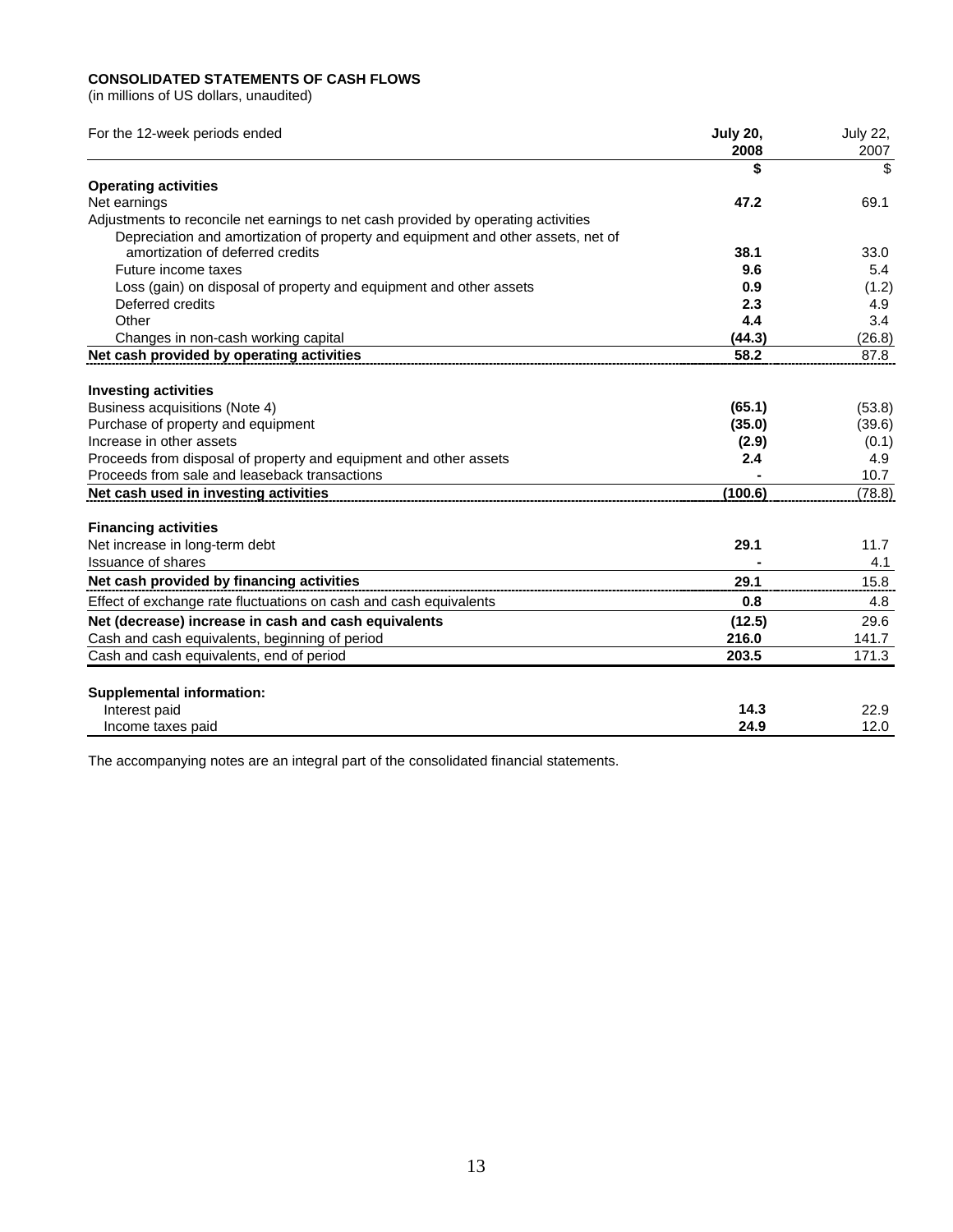## **CONSOLIDATED BALANCE SHEETS**

(in millions of US dollars)

|                                                  | As at July 20, | As at April 27, |
|--------------------------------------------------|----------------|-----------------|
|                                                  | 2008           | 2008            |
|                                                  | (unaudited)    |                 |
|                                                  | \$             | \$              |
| <b>Assets</b>                                    |                |                 |
|                                                  |                |                 |
| <b>Current assets</b>                            | 203.5          | 216.0           |
| Cash and cash equivalents<br>Accounts receivable | 307.7          | 251.7           |
| Inventories                                      | 492.1          | 444.5           |
| Prepaid expenses                                 | 16.7           | 8.3             |
| Future income taxes                              | 23.1           | 24.7            |
|                                                  | 1,043.1        | 945.2           |
| Property and equipment                           | 1,800.1        | 1,748.3         |
| Goodwill                                         | 405.2          | 402.6           |
| <b>Trademarks and licenses</b>                   | 170.8          | 170.3           |
| Deferred charges                                 | 14.6           | 13.8            |
| Other assets                                     | 42.4           | 39.5            |
| Future income taxes                              | 16.9           | 0.9             |
|                                                  | 3,493.1        | 3,320.6         |
|                                                  |                |                 |
|                                                  |                |                 |
| <b>Liabilities</b>                               |                |                 |
| <b>Current liabilities</b>                       |                |                 |
| Accounts payable and accrued liabilities         | 904.9          | 842.7           |
| Income taxes payable                             | 36.7           | 18.6            |
| Current portion of long-term debt                | 1.5            | 1.2             |
|                                                  | 943.1          | 862.5           |
| Long-term debt                                   | 869.6          | 841.0           |
| Deferred credits and other liabilities           | 264.6          | 253.8           |
| Future income taxes                              | 118.7          | 109.6           |
|                                                  | 2,196.0        | 2,066.9         |
|                                                  |                |                 |
| <b>Shareholders' equity</b>                      |                |                 |
| Capital stock                                    | 348.8          | 348.8           |
| Contributed surplus                              | 16.4           | 15.6            |
| Retained earnings                                | 815.4          | 775.0           |
| Accumulated other comprehensive income           | 116.5          | 114.3           |
|                                                  | 1,297.1        | 1 253.7         |
|                                                  | 3,493.1        | 3,320.6         |
|                                                  |                |                 |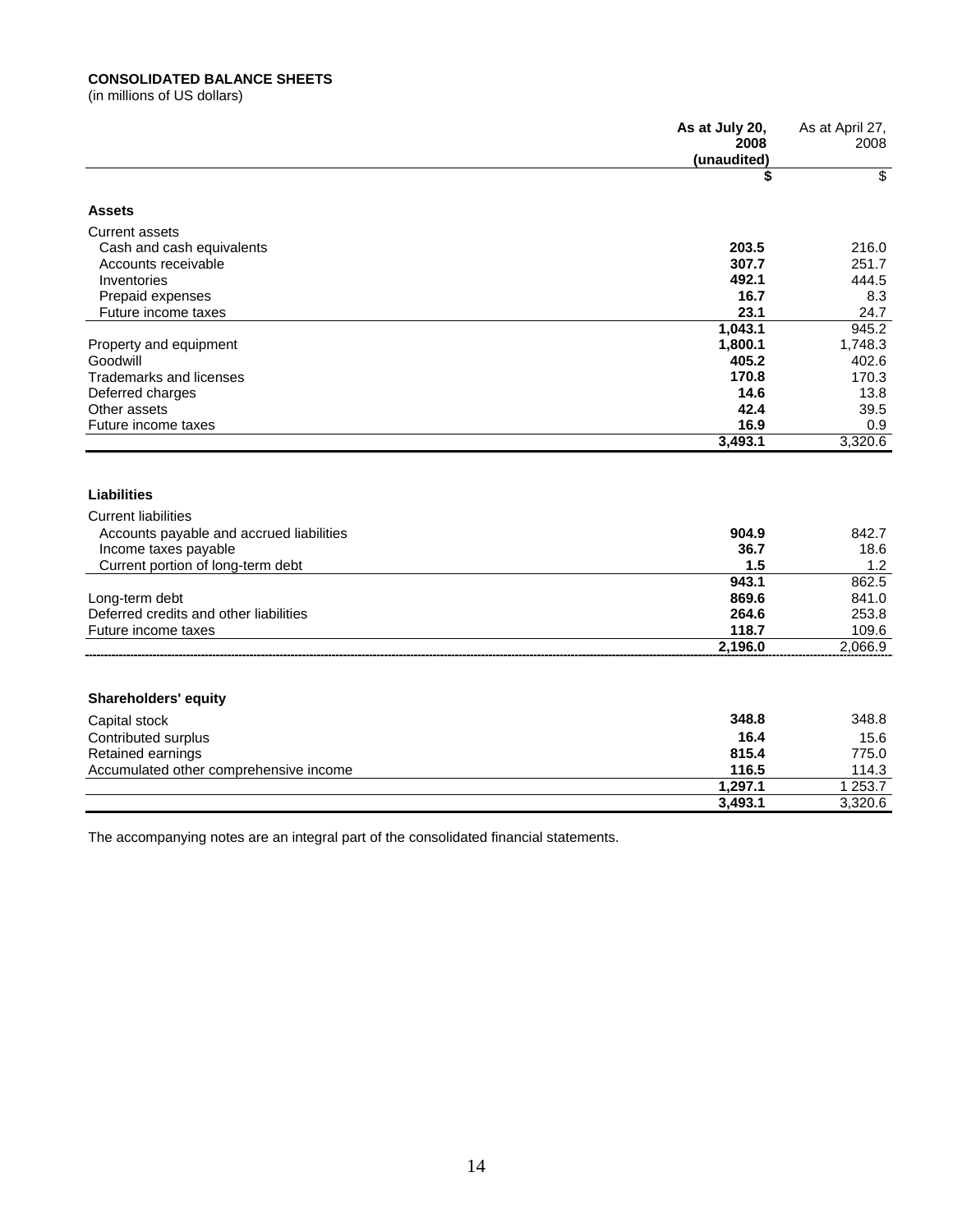(in millions of US dollars, except per share and stock option data, unaudited)

### **1. CONSOLIDATED FINANCIAL STATEMENTS PRESENTATION**

The unaudited interim consolidated financial statements have been prepared by the Company in accordance with Canadian generally accepted accounting principles (Canadian GAAP) and have not been subject to a review engagement by the Company's external auditors. These consolidated financial statements were prepared in accordance with the same accounting policies and methods as the audited annual consolidated financial statements for the year ended April 27, 2008, with the exception of the accounting changes described in Note 2 below. The unaudited interim consolidated financial statements do not include all the information for complete financial statements and should be read in conjunction with the audited annual consolidated financial statements and notes thereto in the Company's 2008 Annual Report (the 2008 Annual Report). The results of operations for the interim periods presented do not necessarily reflect results expected for the full year.

The Company's business follows a seasonal pattern. The busiest period is the first half-year of each fiscal year, which includes summer's sales.

#### **2. ACCOUNTING CHANGES**

#### **2009**

#### **Inventories**

On April 28, 2008, the Company adopted the Canadian Institute of Chartered Accountants (CICA) Handbook Section 3031, "Inventories", which replaces Section 3030 of the same name. The new section provides guidance on the basis and method of measurement of inventories and allows for reversal of previous write-downs. The section also establishes new standards on disclosure of accounting policies used, carrying amounts, amounts recognized as an expense, write-downs and the amount of any reversal of any write-downs. This new standard aligns accounting for inventories under Canadian GAAP with International Financial Reporting Standards (IFRS).

The adoption of this new Section had no material impact on the Company's consolidated financial results.

#### **2008**

#### **Financial Instruments – Recognition and Measurement**

On April 30, 2007, the Company adopted CICA Handbook Section 3855 "Financial Instruments – Recognition and Measurement", which establishes standards for recognition and measurement of financial assets, financial liabilities and nonfinancial derivatives. This new standard must be implemented retroactively without restatement of prior periods financial statements.

The Company made the following classifications:

| <b>Financial assets and liabilities</b>   | <b>Classification</b>       | Subsequent measurement (1) | <b>Classification of gains and losses</b> |
|-------------------------------------------|-----------------------------|----------------------------|-------------------------------------------|
| Cash and cash equivalents                 | Held-for-trading            | Fair value                 | Net earnings                              |
| Accounts receivable                       | Loans and receivables       | Amortized cost             | Net earnings                              |
| Investments in publicly-traded securities | Available-for-sale          | Fair value                 | Other comprehensive income                |
| Bank indebtedness and long-term debt      | Other financial liabilities | Amortized cost             | Net earnings                              |
| Accounts payable and accrued liabilities  | Other financial liabilities | Amortized cost             | Net earnings                              |

 $<sup>(1)</sup>$  Initial measurement of all financial assets and liabilities is at fair value.</sup>

As of April 30, 2007, the impact of the implementation of the classifications described above is a \$0.5 increase in Other assets, a \$0.1 increase in the long-term Future income tax liability and a \$0.4 increase in Accumulated other comprehensive income. These adjustments relate to an investment in publicly-traded securities held by the Company. For the 12-week period ended July 22, 2007, the impact is an increase of \$0.1 in Other comprehensive income.

Section 3855 also requires that transaction costs be i) recognized in income when incurred or ii) added to or deducted from the amount of the financial asset or liability to which they are directly attributable when the asset or liability is not classified as held-for-trading. The Company has deferred financing costs attributable to its Subordinated unsecured debt which were previously deferred and amortized over the term of the debt. Consequently, the Company elected to apply the accounting policy that consists of deducting financing costs from the amount of the financial liability to which they are directly attributable. As of April 30, 2007, this change resulted in a decrease of \$11.6 in Deferred charges, of \$13.1 in Long-term debt, in an increase of \$0.6 in the long-term Future income tax liability and of \$0.9 in Retained earnings. For the 12-week period ended July 22, 2007, the impact is not significant.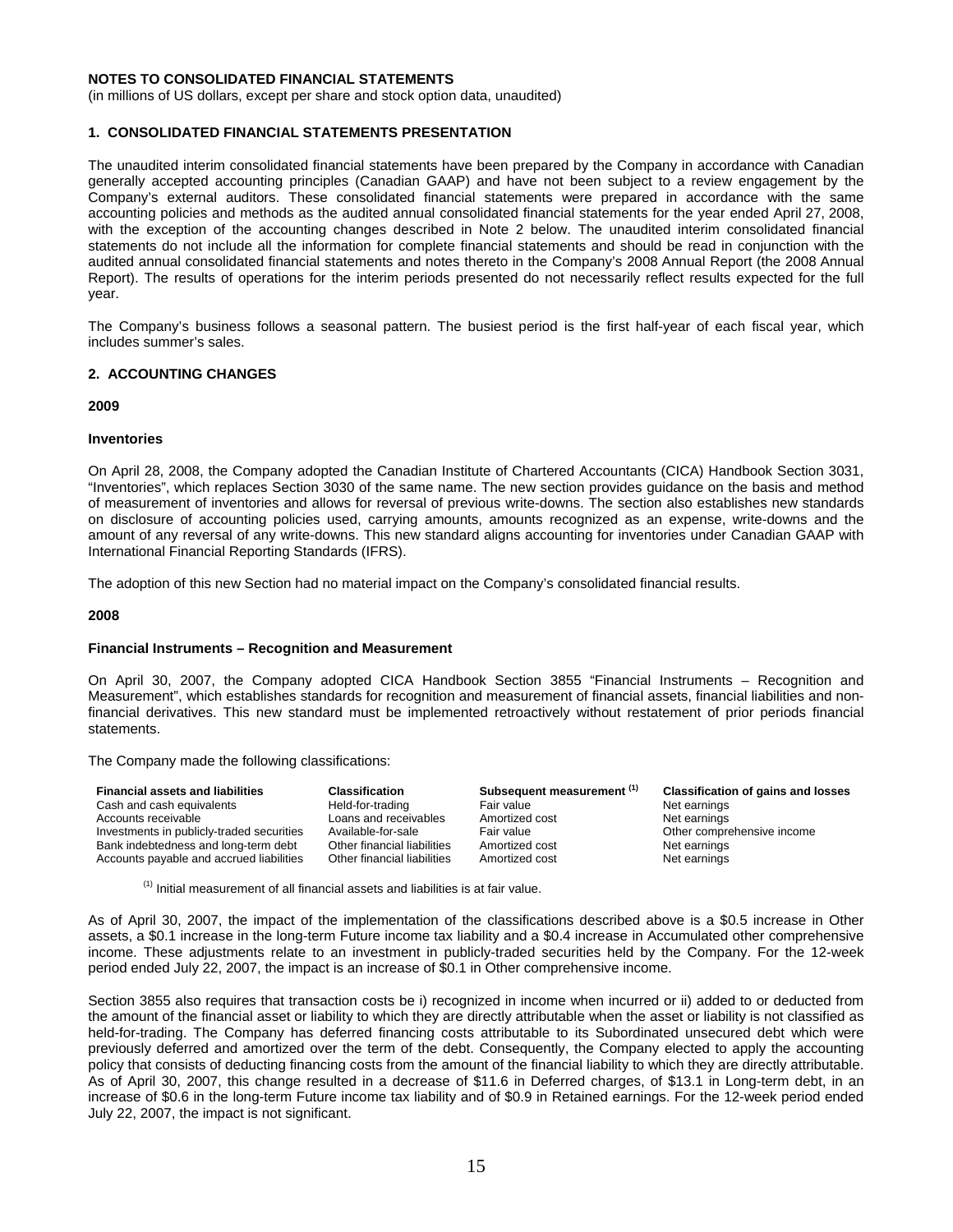(in millions of US dollars, except per share and stock option data, unaudited)

#### **Hedges**

Effective April 30, 2007, the Company adopted CICA Handbook Section 3865 "Hedges", which establishes circumstances under which hedge accounting may be applied. The purpose of hedge accounting is to ensure that gains, losses, revenues and expenses related to a hedging item and to the hedged item are recognized in net income in the same period.

As described in Note 4 and Note 23 of the consolidated financial statements included in the 2008 Annual Report, the Company uses interest rate swaps as part of its program for managing the interest rate of its Subordinated unsecured debt. These interest rate swaps have been designated and documented as an effective fair value hedge of the Subordinated unsecured debt. Under the new standard, changes in the fair value of the swaps and the debt are recognized in net income, counterbalancing each other, with the exception of any ineffective portion of the hedging relationship. On the balance sheet, the fair value of the interest swaps is recorded in Other assets if it is favourable for the Company or in Deferred credits and other liabilities if it is unfavourable for the Company.

The Company also designates its entire US dollars denominated long-term debt as a foreign exchange hedge of its net investment in its U.S. self-sustaining subsidiaries. Accordingly, corresponding foreign exchange gains and losses are recorded in Accumulated other comprehensive income in the Shareholders' equity to offset the foreign currency translation adjustments on the investments.

As of April 30, 2007, these changes resulted in an increase of \$14.9 in Deferred credits other long-term liabilities and in a decrease of \$14.9 in Long-term debt.

#### **Comprehensive Income**

On April 30, 2007, the Company adopted CICA Handbook Section 1530 "Comprehensive Income". This Section introduces a new financial statement which presents the change in equity of an enterprise from transactions and other events and circumstances from non-owner sources. These transactions include net changes in unrealized gains and losses on translating Canadian and corporate operations into the reporting currency as well as unrealized gains and losses related to changes in the fair value of certain financial instruments that are not recorded in net earnings. These two types of transactions are recorded in Other comprehensive income.

The result of the implementation of this new standard is that, beginning in the first quarter of fiscal 2008, the Company includes, in its consolidated financial statements, a consolidated statement of comprehensive income while the cumulative net changes in other comprehensive income are included in Accumulated other comprehensive income, which is presented as a new category of Shareholders' equity. Consequently, an amount of \$97.8 presented in cumulative translation adjustments as at April 29, 2007 has been reclassified to Accumulated other comprehensive income.

#### **Disclosure and presentation**

On April 30, 2007, the Company adopted CICA Handbook Section 3861 "Financial Instruments – Disclosure and Presentation", which replaces Section 3860, of the same name. Section 3861 establishes standards for presentation of financial instruments and non-financial derivatives, and identifies the information that should be disclosed about them.

### **Equity**

Effective April 30, 2007, the Company adopted CICA Handbook Section 3251 "Equity", which replaces Section 3250 "Surplus". This new section establishes standards for the presentation of equity and changes in equity during the reporting period and requires the Company to present separately equity components and changes in equity arising from i) net earnings; ii) other comprehensive income; iii) other changes in retained earnings; iv) changes in contributed surplus; v) changes in share capital; and vi) changes in reserves.

### **3. LONG TERM DEBT**

On June 13, 2008, the Company entered into a new credit agreement consisting of a revolving unsecured credit facility of a maximum amount of \$310.0 with an initial maturity, terms and conditions similar to those of the other facility the Company already had as at April 27, 2008 as described in Note 17a) presented in the 2008 Annual Report.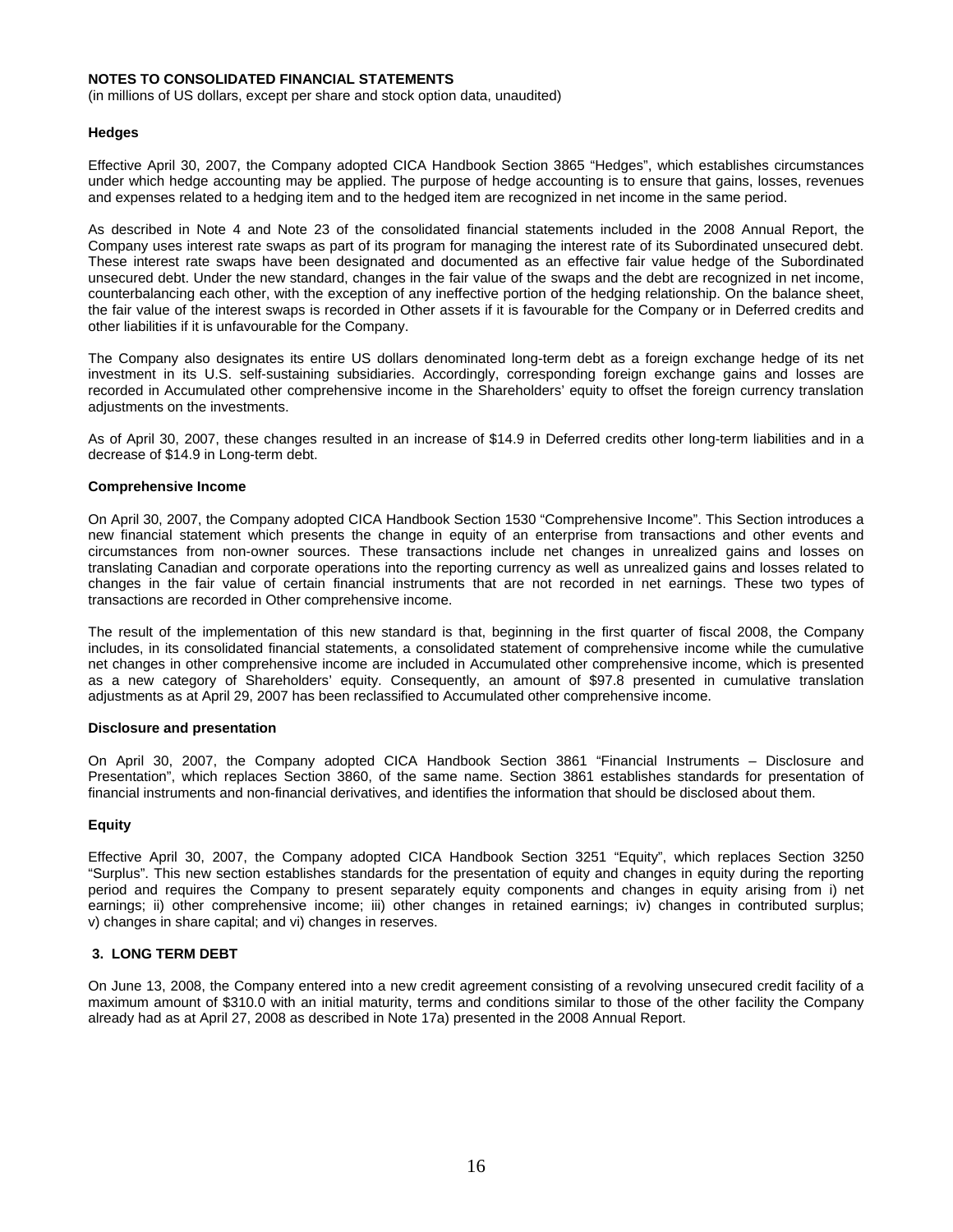(in millions of US dollars, except per share and stock option data, unaudited)

### **4. BUSINESS ACQUISITIONS**

Effective April 29, 2008, the Company purchased 15 company-operated stores from Speedway Superamerica LLC. The acquired stores operate under the Speedway banner in central Illinois, United States.

Effective July 8, 2008, the Company purchased 70 company-operated stores from Spirit Energy. The acquired stores operate under the Convenient Food Mart banner in the St. Louis Missouri area and nearby central Illinois area.

These acquisitions were settled for a total cash consideration of \$65.1, including direct acquisition costs. The preliminary allocations of the purchase price of the acquisitions were established based on available information and on the basis of preliminary evaluations and assumptions management believes to be reasonable. Since the Company has not completed its fair value assessment of the net assets acquired for all transactions, the preliminary allocations are subject to adjustments to the fair value of the assets and liabilities until the process is completed. The preliminary allocations are based on the estimated fair values on the dates of acquisition:

|                                                              | \$   |
|--------------------------------------------------------------|------|
| Tangible assets acquired                                     |      |
| Inventories                                                  | 11.1 |
| Property and equipment                                       | 55.6 |
| Other assets                                                 | 0.4  |
| Total tangible assets                                        | 67.1 |
| Liabilities assumed                                          |      |
| Accounts payable and accrued liabilities                     | 1.2  |
| Deferred credits and other liabilities                       | 1.3  |
| <b>Total liabilities</b>                                     | 2.5  |
| Net tangible assets acquired                                 | 64.6 |
| Goodwill                                                     | 0.5  |
| Total consideration paid, including direct acquisition costs | 65.1 |
|                                                              |      |

The Company expects that the goodwill related to these transactions will be deductible for tax purposes.

### **5. NET EARNINGS PER SHARE**

|                                                                  | 12-week period<br>ended July 20, 2008 |                                                        |                                     | 12-week period<br>ended July 22, 2007 |                                                        |                              |
|------------------------------------------------------------------|---------------------------------------|--------------------------------------------------------|-------------------------------------|---------------------------------------|--------------------------------------------------------|------------------------------|
|                                                                  | <b>Net</b><br>earnings                | Weighted average<br>number of shares<br>(in thousands) | <b>Net</b><br>earnings<br>per share | Net<br>earnings                       | Weighted average<br>number of shares<br>(in thousands) | Net<br>earnings<br>per share |
|                                                                  |                                       |                                                        |                                     |                                       |                                                        |                              |
| Basic net earnings attributable to<br>Class A and B shareholders | 47.2                                  | 196.727                                                | 0.24                                | 69.1                                  | 202.599                                                | 0.34                         |
| Dilutive effect of stock options                                 |                                       | 3.957                                                  |                                     |                                       | 5.570                                                  | (0.01)                       |
| Diluted net earnings available for<br>Class A and B shareholders | 47.2                                  | 200.684                                                | 0.24                                | 69.1                                  | 208.169                                                | 0.33                         |

A total of 1,599,839 stock options are excluded from the calculation of the diluted net earnings per share due to their antidilutive effect for the 12-week period ended July 20, 2008. There are 610,645 stocks options excluded from the calculation for the 12-week period ended July 22, 2007.

### **6. CAPITAL STOCK**

As at July 20, 2008, the Company has 53,881,212 (56,175,312 as at July 22, 2007) issued and outstanding Class A multiple voting shares each comprising ten votes per share and 142,849,776 (146,641,334 as at July 22, 2007) outstanding Class B subordinate voting shares each comprising one vote per share.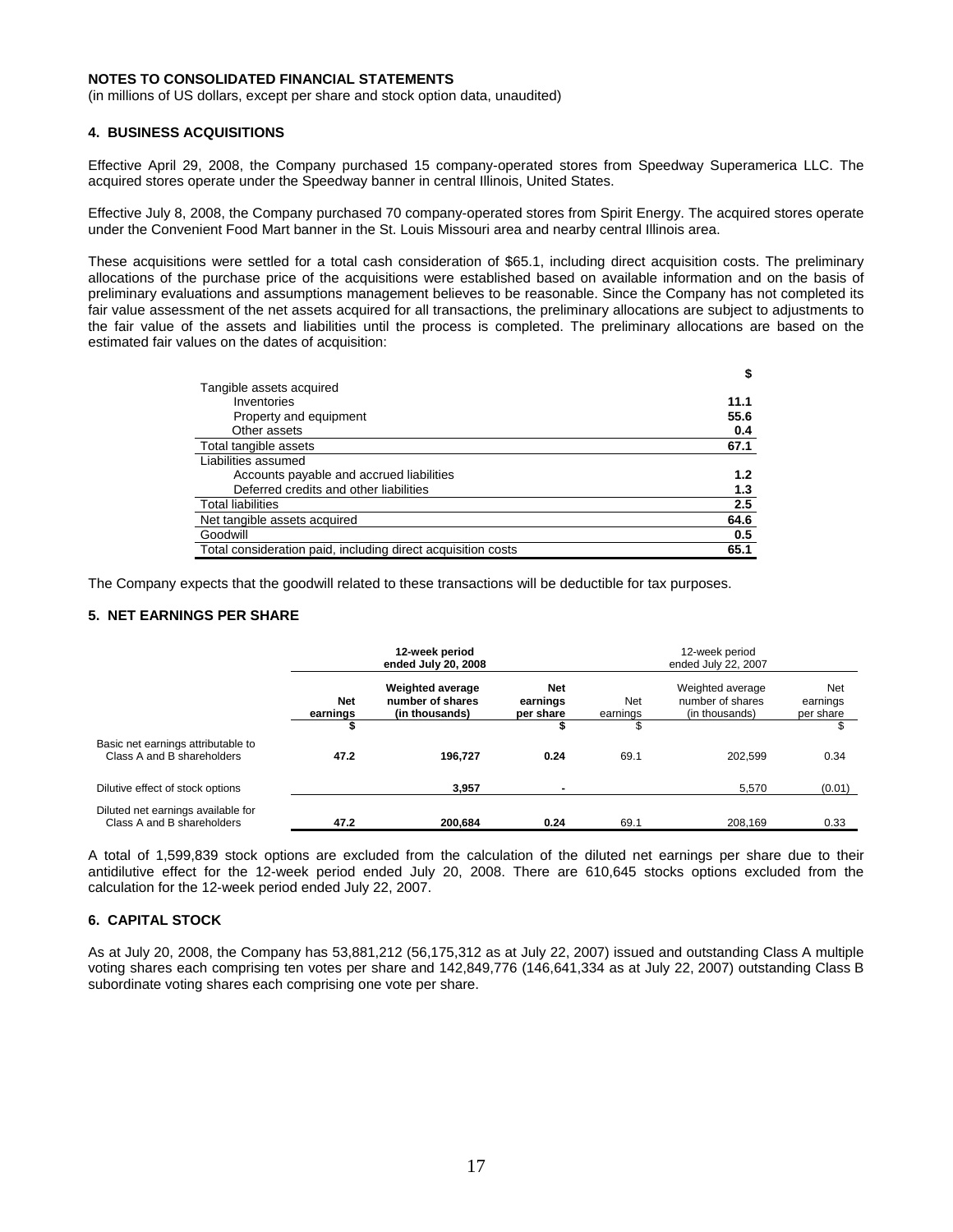(in millions of US dollars, except per share and stock option data, unaudited)

### **7. STOCK-BASED COMPENSATION AND OTHER STOCK-BASED PAYMENTS**

As at July 20, 2008, 9,002,239 stock options for the purchase of Class B subordinate voting shares are outstanding (8,820,715 as at July 22, 2007). These stock options can be gradually exercised at various dates until May 15, 2018, at an exercise price varying from Cdn\$2.38 to Cdn\$25.71. Four series of stock options totaling 99,500 stock options at exercise prices ranging from Cdn\$13.88 to Cdn\$15.44 were granted since the beginning of the fiscal year.

For the 12-week period ended July 20, 2008, the stock-based compensation costs amount to \$0.8. For the 12-week period ended July 22, 2007, the stock-based compensation costs amount to \$1.1.

The fair value of stock options granted is estimated at the grant date using the Black & Scholes option pricing model on the basis of the following weighted average assumptions for the stock options granted during the period:

- □ risk-free interest rate of 3.42%;
- $\Box$  expected life of 8 years;
- □ expected volatility of 32.0%:
- □ expected quarterly dividend of Cdn\$0.035 per share.

The weighted average fair value of stock options granted since the beginning of the year is Cdn\$5.63 (Cdn\$10.06 as at July 22, 2007). A description of the Company's stock-based compensation plan is included in Note 20 of the consolidated financial statements presented in the 2008 Annual Report.

### **8. EMPLOYEE FUTURE BENEFITS**

For the 12-week period ended July 20, 2008, the Company's total net pension expense included in its consolidated statement of earnings amounts to \$1.5. For the corresponding 12-week period ended July 22, 2007, the expense is \$1.4. The Company's pension plans are described in Note 21 of the consolidated financial statements presented in the 2008 Annual Report.

### **9. INCOME TAXES**

In the first quarter of fiscal 2009, the Company elaborated a corporate reorganization which took effect on July 31, 2008. Accordingly, a \$8.3 million income tax expense has been recognized during the first quarter while the tax benefits should be recorded during the subsequent periods of the current fiscal year and unwind the effect of the first quarter. The reorganization should also have a positive effect on the upcoming fiscal years income tax rate.

#### **10. SEGMENTED INFORMATION**

The Company operates convenience stores in the United States and in Canada. It essentially operates in one reportable segment, the sale of goods for immediate consumption and motor fuel through corporate stores or franchise operations. It operates a convenience store chain under several banners, including Couche-Tard, Mac's and Circle K. Revenues from outside sources mainly fall into two categories: merchandise and services and motor fuel.

The following table provides the information on the principal revenue classes as well as geographic information:

|                                            | 12-week period<br>ended July 20, 2008 |        | 12-week period<br>ended July 22, 2007 |                      |        |         |
|--------------------------------------------|---------------------------------------|--------|---------------------------------------|----------------------|--------|---------|
|                                            | <b>United States</b>                  | Canada | Total                                 | <b>United States</b> | Canada | Total   |
|                                            |                                       | \$     | \$                                    | \$                   | ъ      | \$      |
| <b>External customer</b><br>revenues (a)   |                                       |        |                                       |                      |        |         |
| Merchandise and services                   | 857.8                                 | 444.2  | 1.302.0                               | 838.5                | 424.1  | 1.262.6 |
| Motor fuel                                 | 2,622.5                               | 394.5  | 3,017.0                               | 2,022.3              | 288.6  | 2,310.9 |
|                                            | 3.480.3                               | 838.7  | 4.319.0                               | 2.860.8              | 712.7  | 3.573.5 |
| <b>Gross Profit</b>                        |                                       |        |                                       |                      |        |         |
| Merchandise and services                   | 277.9                                 | 157.5  | 435.4                                 | 273.8                | 147.5  | 421.3   |
| Motor fuel                                 | 101.0                                 | 21.7   | 122.7                                 | 109.5                | 18.2   | 127.7   |
|                                            | 378.9                                 | 179.2  | 558.1                                 | 383.3                | 165.7  | 549.0   |
| Property and equipment and<br>goodwill (a) |                                       |        |                                       |                      |        |         |
|                                            | 1.688.1                               | 517.2  | 2,205.3                               | 1.619.0              | 497.5  | 2,116.5 |

(a) Geographic areas are determined according to where the Company generates operating income (where the sale takes place) and according to the location of the property and equipment and goodwill.